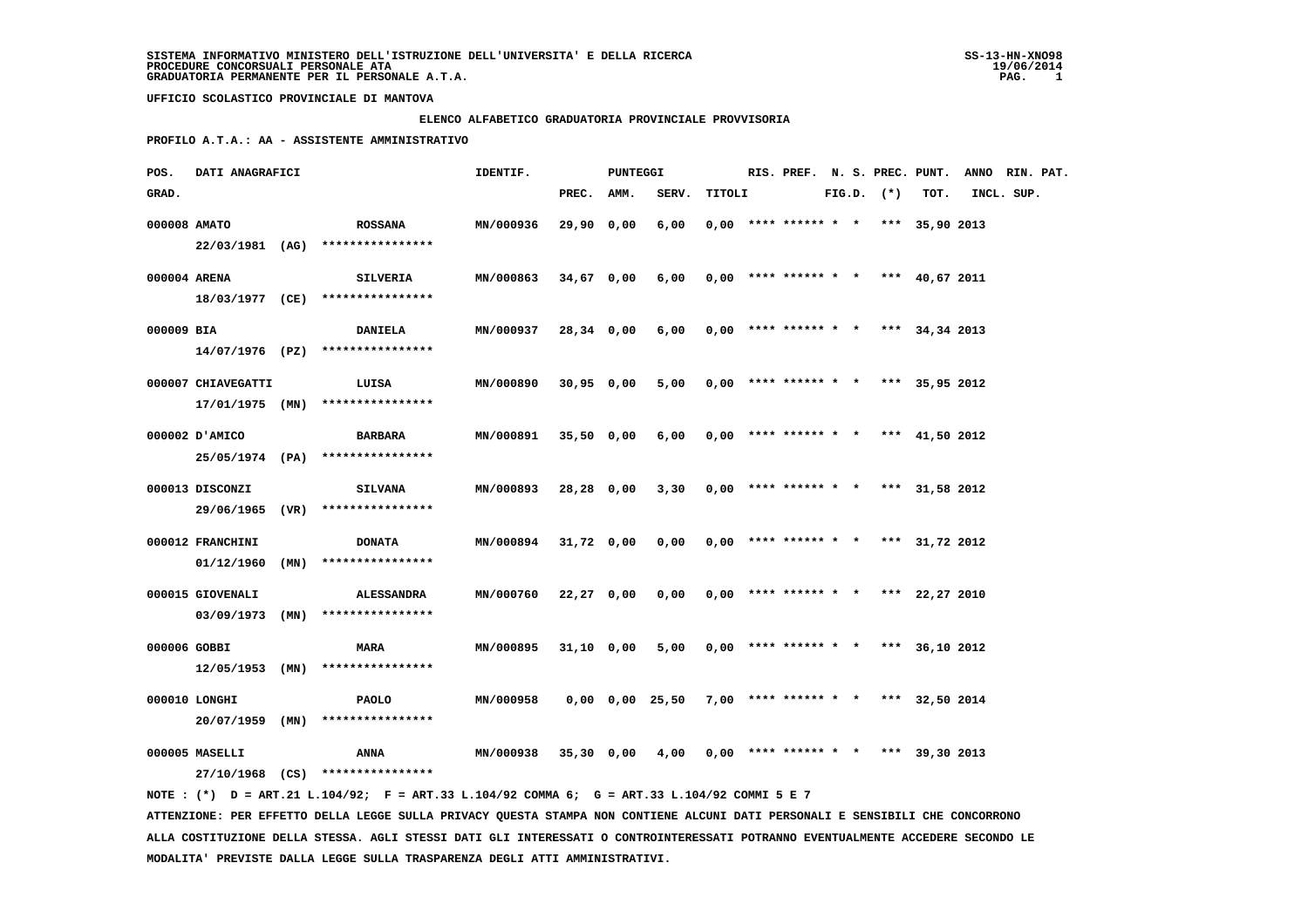# **ELENCO ALFABETICO GRADUATORIA PROVINCIALE PROVVISORIA**

 **PROFILO A.T.A.: AA - ASSISTENTE AMMINISTRATIVO**

| POS.        | DATI ANAGRAFICI                     |      |                                                                                                                               | IDENTIF.         |            | <b>PUNTEGGI</b> |              |      | RIS. PREF. N. S. PREC. PUNT. |  |                |                  | <b>ANNO</b> | RIN. PAT. |
|-------------|-------------------------------------|------|-------------------------------------------------------------------------------------------------------------------------------|------------------|------------|-----------------|--------------|------|------------------------------|--|----------------|------------------|-------------|-----------|
| GRAD.       |                                     |      |                                                                                                                               |                  | PREC.      | AMM.            | SERV. TITOLI |      |                              |  | $FIG.D.$ $(*)$ | тот.             | INCL. SUP.  |           |
| 000014 PACE | 31/03/1968                          | (TO) | <b>GIOVANNA</b><br>****************                                                                                           | MN/000503        | 24,12 0,00 |                 | 0,00         |      | $0,00$ **** ****** * *       |  |                | *** $24,12$ 2006 |             |           |
|             | 000011 PADRIN<br>03/10/1967         | (FE) | PAOLA<br>****************                                                                                                     | MN/000940        | 28,00 0,00 |                 | 3,90         | 0,00 | **** ****** * *              |  |                | *** 31,90 2013   |             |           |
|             | 000003 VENTRICE<br>24/10/1966       | (RC) | <b>DONATELLA</b><br>****************                                                                                          | MN/000900        | 36,00 0,00 |                 | 5,00         | 0,00 | **** ****** * *              |  |                | *** $41,00$ 2012 |             |           |
|             | 000001 VICENTINI<br>27/12/1972 (VR) |      | <b>DANIELA</b><br>****************                                                                                            | <b>MN/000901</b> |            | 36,30 0,00      | 6,00         |      | $0,00$ **** ****** * *       |  |                | *** $42,30$ 2012 |             |           |
|             |                                     |      | NOTE: (*) D = ART.21 L.104/92; F = ART.33 L.104/92 COMMA 6; G = ART.33 L.104/92 COMMI 5 E 7                                   |                  |            |                 |              |      |                              |  |                |                  |             |           |
|             |                                     |      | ATTENZIONE: PER EFFETTO DELLA LEGGE SULLA PRIVACY QUESTA STAMPA NON CONTIENE ALCUNI DATI PERSONALI E SENSIBILI CHE CONCORRONO |                  |            |                 |              |      |                              |  |                |                  |             |           |

 **ALLA COSTITUZIONE DELLA STESSA. AGLI STESSI DATI GLI INTERESSATI O CONTROINTERESSATI POTRANNO EVENTUALMENTE ACCEDERE SECONDO LE MODALITA' PREVISTE DALLA LEGGE SULLA TRASPARENZA DEGLI ATTI AMMINISTRATIVI.**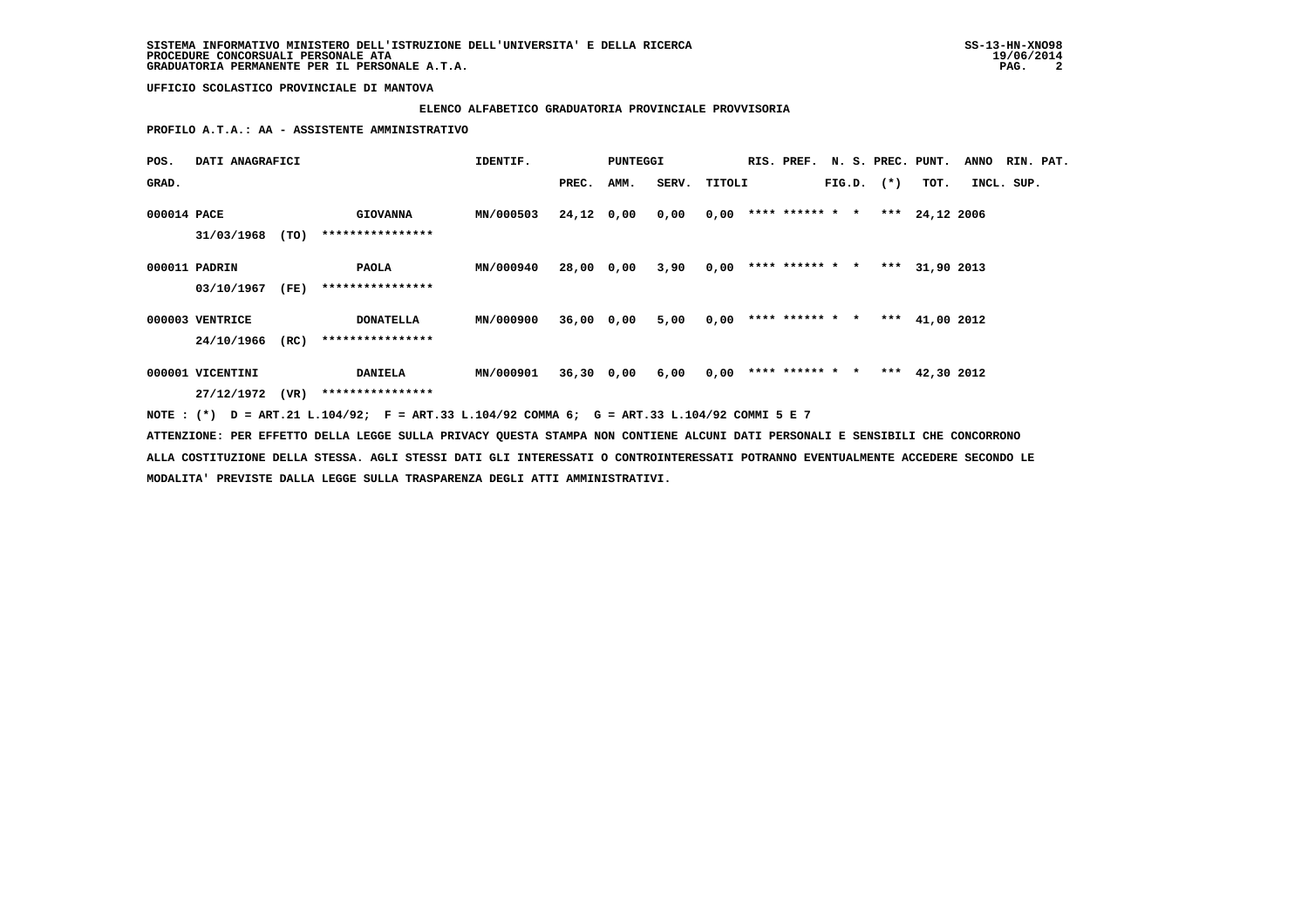# **ELENCO ALFABETICO GRADUATORIA PROVINCIALE PROVVISORIA**

 **PROFILO A.T.A.: AT - ASSISTENTE TECNICO**

| POS.  | DATI ANAGRAFICI |      |                                                                                                                                 | IDENTIF.         |            | PUNTEGGI |                                                           |        |  | RIS. PREF. |  | N. S. PREC. PUNT. |                                       | <b>ANNO</b> | RIN. PAT. |   |
|-------|-----------------|------|---------------------------------------------------------------------------------------------------------------------------------|------------------|------------|----------|-----------------------------------------------------------|--------|--|------------|--|-------------------|---------------------------------------|-------------|-----------|---|
| GRAD. |                 |      |                                                                                                                                 |                  | PREC.      | AMM.     | SERV.                                                     | TITOLI |  |            |  | $FIG.D.$ $(*)$    | TOT.                                  | INCL. SUP.  |           |   |
|       | 000003 BAGGETTA |      | <b>GIUSEPPE</b>                                                                                                                 | <b>MN/000639</b> | 33,18 0,00 |          | 0,00                                                      |        |  |            |  |                   | $0,00$ **** ****** * * *** 33,18 2009 |             |           |   |
|       | 05/06/1977      | (MN) | ****************                                                                                                                |                  |            |          |                                                           |        |  |            |  |                   |                                       |             |           |   |
|       | 000005 ORRICO   |      | <b>FRANCESCO</b>                                                                                                                | MN/000931        | 24,25 0,00 |          | $4,50$ 0,00 **** ****** * * *** 28,75 2013                |        |  |            |  |                   |                                       |             |           | D |
|       | 12/06/1969 (CS) |      | ****************                                                                                                                |                  |            |          |                                                           |        |  |            |  |                   |                                       |             |           |   |
|       | 000006 PEDANO   |      | CALOGERO                                                                                                                        | MN/000956        |            |          | $0,00$ $0,00$ $16,50$ $9,20$ **** ****** * *** 25,70 2014 |        |  |            |  |                   |                                       |             |           |   |
|       | 16/01/1983      |      | $(AG)$ *****************                                                                                                        |                  |            |          |                                                           |        |  |            |  |                   |                                       |             |           |   |
|       | 000001 SACCHI   |      | <b>ENRICA</b>                                                                                                                   | <b>MN/000852</b> | 33,73 0,00 |          | $3,50$ 0,00 **** ****** * * *** 37,23 2010                |        |  |            |  |                   |                                       |             |           |   |
|       | 19/08/1976      | (MN) | ****************                                                                                                                |                  |            |          |                                                           |        |  |            |  |                   |                                       |             |           |   |
|       | 000007 SARTOR   |      | FABRIZIO                                                                                                                        | MN/000637        | 22,57 0,00 |          | 0,00                                                      |        |  |            |  |                   | $0,00$ **** ****** * * *** 22,57 2009 |             |           |   |
|       | 21/07/1962      | (TO) | ****************                                                                                                                |                  |            |          |                                                           |        |  |            |  |                   |                                       |             |           |   |
|       | 000002 SCIARRA  |      | <b>DANIELA</b>                                                                                                                  | <b>MN/000957</b> |            |          | 0,00 0,00 28,90                                           |        |  |            |  |                   | $7,00$ **** ****** * * *** 35,90 2014 |             |           |   |
|       | 22/12/1970 (FG) |      | ****************                                                                                                                |                  |            |          |                                                           |        |  |            |  |                   |                                       |             |           |   |
|       | 000004 VOMERO   |      | <b>MARIA</b>                                                                                                                    | <b>MN/000934</b> | 24,25 0,00 |          | 5,50                                                      |        |  |            |  |                   | $0,00$ **** ****** * * *** 29,75 2013 |             |           |   |
|       |                 |      | 06/04/1973 (CS) ****************                                                                                                |                  |            |          |                                                           |        |  |            |  |                   |                                       |             |           |   |
|       |                 |      | NOTE: (*) D = ART.21 L.104/92; F = ART.33 L.104/92 COMMA 6; G = ART.33 L.104/92 COMMI 5 E 7                                     |                  |            |          |                                                           |        |  |            |  |                   |                                       |             |           |   |
|       |                 |      | ATTENZIONE: PER EFFETTO DELLA LEGGE SULLA PRIVACY QUESTA STAMPA NON CONTIENE ALCUNI DATI PERSONALI E SENSIBILI CHE CONCORRONO   |                  |            |          |                                                           |        |  |            |  |                   |                                       |             |           |   |
|       |                 |      | ALLA COSTITUZIONE DELLA STESSA. AGLI STESSI DATI GLI INTERESSATI O CONTROINTERESSATI POTRANNO EVENTUALMENTE ACCEDERE SECONDO LE |                  |            |          |                                                           |        |  |            |  |                   |                                       |             |           |   |

 **MODALITA' PREVISTE DALLA LEGGE SULLA TRASPARENZA DEGLI ATTI AMMINISTRATIVI.**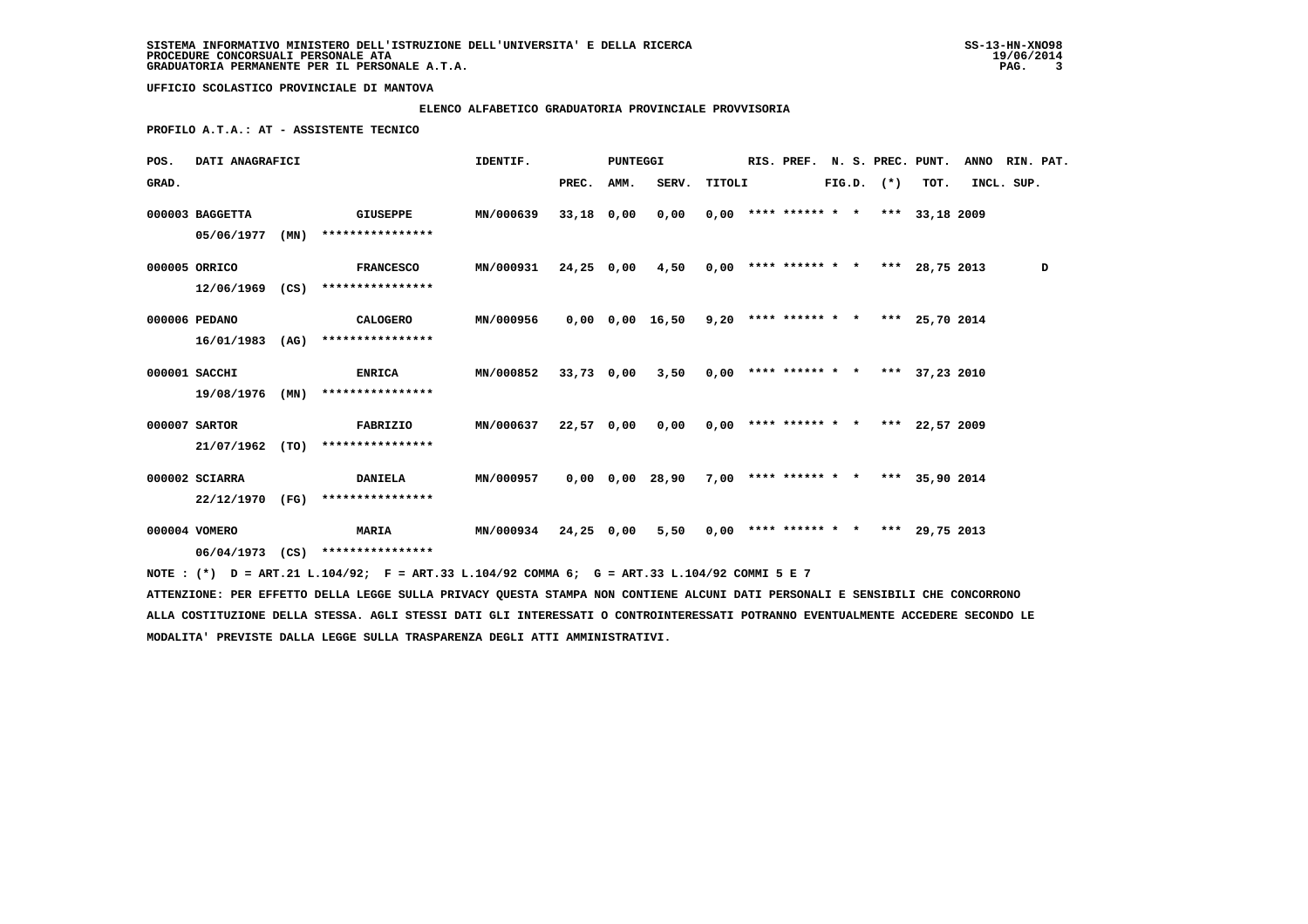### **ELENCO ALFABETICO GRADUATORIA PROVINCIALE PROVVISORIA**

 **PROFILO A.T.A.: CS - COLLABORATORE SCOLASTICO**

| POS.         | DATI ANAGRAFICI      |                                                                                             | IDENTIF.             |            | PUNTEGGI    |                                                             |        |                                       |  |                |      | RIS. PREF. N. S. PREC. PUNT. ANNO RIN. PAT. |  |
|--------------|----------------------|---------------------------------------------------------------------------------------------|----------------------|------------|-------------|-------------------------------------------------------------|--------|---------------------------------------|--|----------------|------|---------------------------------------------|--|
| GRAD.        |                      |                                                                                             |                      | PREC. AMM. |             | SERV.                                                       | TITOLI |                                       |  | $FIG.D.$ $(*)$ | TOT. | INCL. SUP.                                  |  |
| 000107 ALEO  |                      | <b>FRANCESCA</b>                                                                            | MN/000903            | 15,53 0,00 |             | 1,80                                                        |        | $0,00$ **** ****** * * *** 17,33 2012 |  |                |      |                                             |  |
|              |                      | $10/10/1963$ (TP) *****************                                                         |                      |            |             |                                                             |        |                                       |  |                |      |                                             |  |
|              | 000105 ALIBRANDI     | <b>RITA</b>                                                                                 | <b>MN/000941</b>     |            |             | 16,25 0,00 1,50                                             |        | $0,00$ **** ****** * * *** 17,75 2013 |  |                |      |                                             |  |
|              |                      | 04/06/1970 (TO) ****************                                                            |                      |            |             |                                                             |        |                                       |  |                |      |                                             |  |
|              | 000007 ALLEGRI       | <b>ANNALISA</b>                                                                             | MN/000822            | 34,00 0,00 |             | 5,00                                                        |        | $0.00$ **** ****** * * *** 39.00 2010 |  |                |      |                                             |  |
|              |                      | 27/08/1962 (MN) ****************                                                            |                      |            |             |                                                             |        |                                       |  |                |      |                                             |  |
|              | 000110 ALLOCCA       | CARMELA                                                                                     | MN/000959            |            |             | $0,00$ $0,00$ $14,50$ $2,00$ **** ****** * * *** 16,50 2014 |        |                                       |  |                |      |                                             |  |
|              |                      | 28/03/1955 (NA) ****************                                                            |                      |            |             |                                                             |        |                                       |  |                |      |                                             |  |
|              | 000035 ALONGI        | <b>SANTA</b>                                                                                | MN/000711            | 30,50 0,00 |             | 5,00                                                        |        | $0,00$ **** ****** * * *** 35,50 2009 |  |                |      |                                             |  |
|              |                      | 24/02/1951 (PA) ****************                                                            |                      |            |             |                                                             |        |                                       |  |                |      |                                             |  |
| 000131 AMATO |                      | <b>ROSSANA</b>                                                                              | MN/000942            |            | $8,45$ 0,00 | 1,80                                                        |        | $0,00$ **** ****** * * *** 10,25 2013 |  |                |      |                                             |  |
|              |                      | 22/03/1981 (AG) ****************                                                            |                      |            |             |                                                             |        |                                       |  |                |      |                                             |  |
|              | 000080 AROLDI NODARI | ARTURA                                                                                      | <b>MN/000596</b>     | 24,50 0,00 |             | 0,50                                                        |        | $0,00$ **** ****** * * *** 25,00 2008 |  |                |      |                                             |  |
|              |                      | $21/04/1957$ (MN) ****************                                                          |                      |            |             |                                                             |        |                                       |  |                |      |                                             |  |
|              | 000118 AWDALLA       | <b>ELFIN</b>                                                                                | MN/000960            |            |             | 0,00 0,00 13,00                                             |        | $2,00$ **** ****** * * *** 15,00 2014 |  |                |      |                                             |  |
|              |                      | 20/11/1970 (EE) ****************                                                            |                      |            |             |                                                             |        |                                       |  |                |      |                                             |  |
| 000087 AZZI  |                      | <b>ROBERTA</b>                                                                              | MN/000904 17,60 0,00 |            |             | 4,00                                                        |        | $0,00$ **** ****** * * *** 21,60 2012 |  |                |      |                                             |  |
|              | $02/09/1971$ (MN)    | ****************                                                                            |                      |            |             |                                                             |        |                                       |  |                |      |                                             |  |
|              | 000132 BAGGETTA      | GIUSEPPE                                                                                    | <b>MN/000943</b>     |            | 9,95 0,00   | 0,00                                                        |        | $0.00$ **** ****** * * *** 9.95 2013  |  |                |      |                                             |  |
|              | 05/06/1977 (MN)      | ****************                                                                            |                      |            |             |                                                             |        |                                       |  |                |      |                                             |  |
| 000089 BALDI |                      | VANNA                                                                                       | <b>MN/000905</b>     | 16,50 0,00 |             | 4,50                                                        |        | $0,00$ **** ****** * * *** 21,00 2012 |  |                |      |                                             |  |
|              |                      | $01/04/1969$ (MN) ****************                                                          |                      |            |             |                                                             |        |                                       |  |                |      |                                             |  |
|              |                      | NOTE: (*) D = ART.21 L.104/92; F = ART.33 L.104/92 COMMA 6; G = ART.33 L.104/92 COMMI 5 E 7 |                      |            |             |                                                             |        |                                       |  |                |      |                                             |  |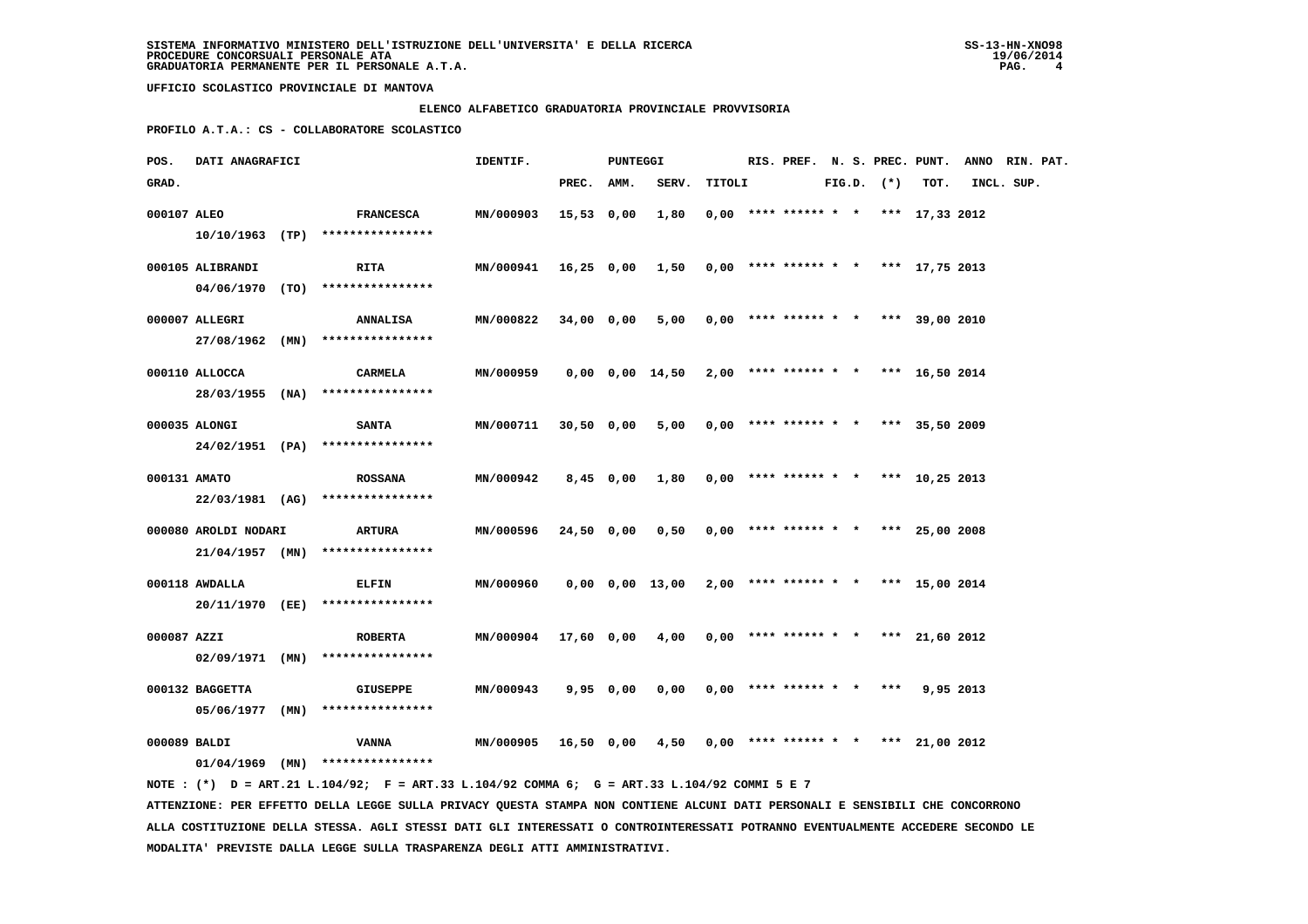### **ELENCO ALFABETICO GRADUATORIA PROVINCIALE PROVVISORIA**

 **PROFILO A.T.A.: CS - COLLABORATORE SCOLASTICO**

| POS.        | DATI ANAGRAFICI                      |                                                                                             | IDENTIF.         |            | PUNTEGGI   |       |        |                                       |  |                |           | RIS. PREF. N. S. PREC. PUNT. ANNO RIN. PAT. |  |
|-------------|--------------------------------------|---------------------------------------------------------------------------------------------|------------------|------------|------------|-------|--------|---------------------------------------|--|----------------|-----------|---------------------------------------------|--|
| GRAD.       |                                      |                                                                                             |                  | PREC. AMM. |            | SERV. | TITOLI |                                       |  | $FIG.D.$ $(*)$ | TOT.      | INCL. SUP.                                  |  |
|             | 000005 BARBARO                       | <b>FRANCESCA</b><br>23/01/1965 (RC) ****************                                        | MN/000636        | 34,00 0,00 |            | 5,00  |        | $0.00$ **** ****** * * *** 39,00 2009 |  |                |           |                                             |  |
|             | 000008 BAUCINA                       | <b>FRANCESCO</b>                                                                            | MN/000867        |            | 32,70 0,00 | 6,00  |        | $0,00$ **** ****** * * *** 38,70 2011 |  |                |           |                                             |  |
|             |                                      | 02/08/1975 (PA) ****************                                                            |                  |            |            |       |        |                                       |  |                |           |                                             |  |
|             | 000066 BENATTI                       | EVA<br>$20/07/1961$ (MN) *****************                                                  | MN/000868        |            | 24,50 0,00 | 4,50  |        | $0,00$ **** ****** * * *** 29,00 2011 |  |                |           |                                             |  |
|             | 000093 BENEDINI<br>$16/01/1966$ (MN) | <b>CRISTINA</b><br>****************                                                         | <b>MN/000945</b> | 16,20 0,00 |            | 3,50  |        | $0,00$ **** ****** * * *** 19,70 2013 |  |                |           |                                             |  |
| 000134 BIA  |                                      | <b>DANIELA</b>                                                                              | MN/000944        |            | 7,45 0,00  | 1,80  |        | $0,00$ **** ****** * *                |  | ***            | 9,25 2013 |                                             |  |
|             |                                      | $14/07/1976$ (PZ) ****************                                                          |                  |            |            |       |        |                                       |  |                |           |                                             |  |
|             | 000014 BIGNOTTI                      | LUCIANA<br>26/04/1960 (MN) ****************                                                 | MN/000695        | 33,00 0,00 |            | 5,00  |        | $0,00$ **** ****** * * *** 38,00 2009 |  |                |           |                                             |  |
|             | 000051 BOLDRINI                      | <b>ANGIOLINA</b><br>18/05/1961 (BS) ****************                                        | MN/000823        | 28,50 0,00 |            | 4,50  |        | $0.00$ **** ****** * * *** 33,00 2010 |  |                |           |                                             |  |
| 000040 BONO |                                      | <b>ANGELA MARIA</b><br>$10/12/1966$ (TP) *****************                                  | <b>MN/000779</b> | 29,00 0,00 |            | 5,25  |        | $0,00$ **** ****** * * *** 34,25 2010 |  |                |           |                                             |  |
|             | 000004 BORRELLI                      | <b>MARIA</b>                                                                                | MN/000763        |            | 33,50 0,00 | 6,00  |        | $0,00$ **** ****** * * *** 39,50 2010 |  |                |           |                                             |  |
|             |                                      | $15/05/1966$ (NA) *****************                                                         |                  |            |            |       |        |                                       |  |                |           |                                             |  |
|             | 000058 BOSCHINI<br>$19/12/1960$ (MN) | <b>ROMANA</b><br>****************                                                           | MN/000756        |            | 27,50 0,00 | 4,50  |        | $0,00$ **** ****** * * *** 32,00 2010 |  |                |           |                                             |  |
|             | 000036 BOSONI                        | CARLA<br>$07/10/1960$ (MN) *****************                                                | MN/000824        |            | 31,00 0,00 | 4,50  |        | $0,00$ **** ****** * * *** 35,50 2010 |  |                |           |                                             |  |
|             |                                      | NOTE: (*) D = ART.21 L.104/92; F = ART.33 L.104/92 COMMA 6; G = ART.33 L.104/92 COMMI 5 E 7 |                  |            |            |       |        |                                       |  |                |           |                                             |  |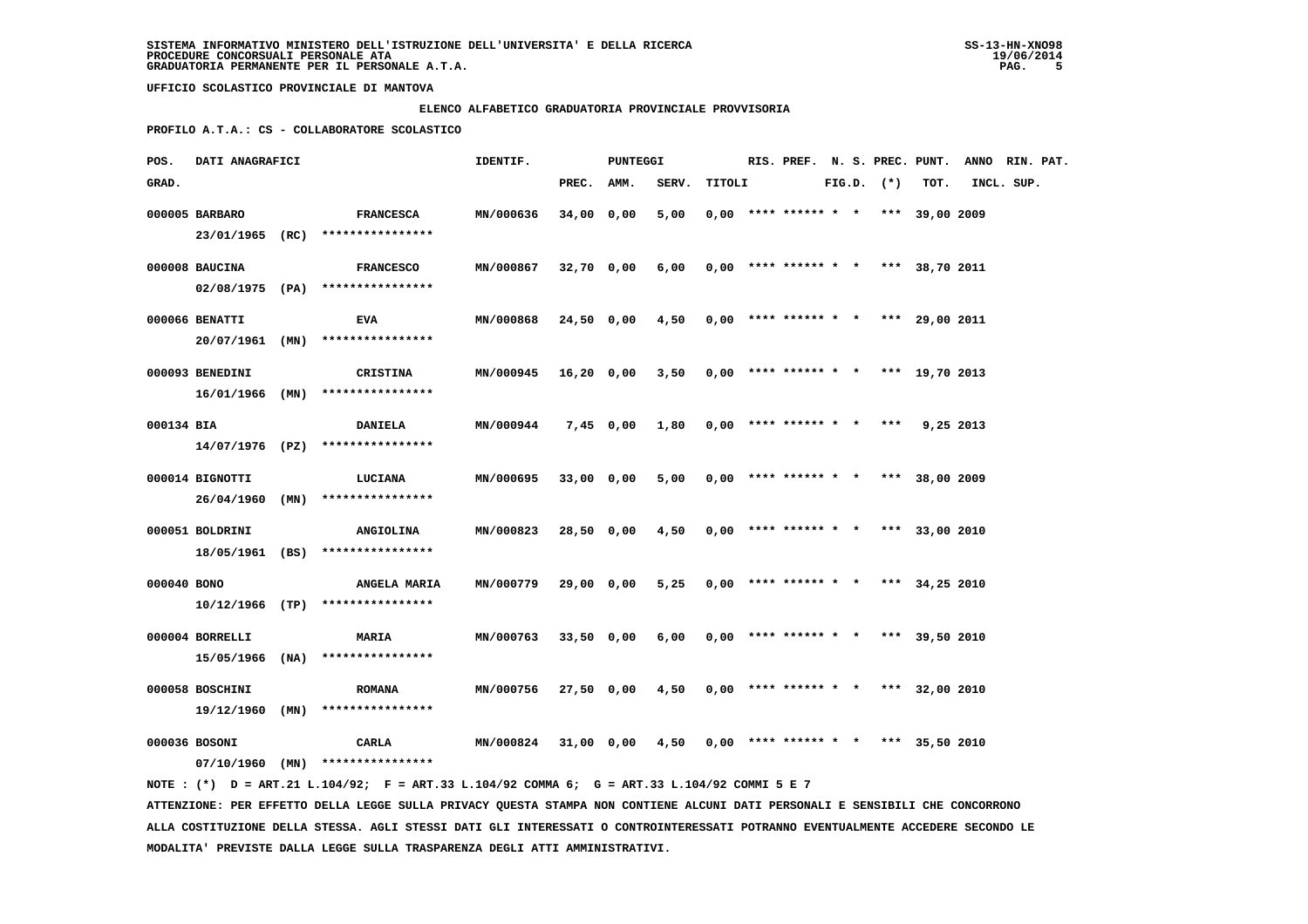### **ELENCO ALFABETICO GRADUATORIA PROVINCIALE PROVVISORIA**

 **PROFILO A.T.A.: CS - COLLABORATORE SCOLASTICO**

| POS.         | DATI ANAGRAFICI                       |                                                                                                                                   | IDENTIF.         |              | PUNTEGGI |                       |        |                        |  |                |                                       | RIS. PREF. N. S. PREC. PUNT. ANNO RIN. PAT. |  |
|--------------|---------------------------------------|-----------------------------------------------------------------------------------------------------------------------------------|------------------|--------------|----------|-----------------------|--------|------------------------|--|----------------|---------------------------------------|---------------------------------------------|--|
| GRAD.        |                                       |                                                                                                                                   |                  | PREC. AMM.   |          | SERV.                 | TITOLI |                        |  | $FIG.D.$ $(*)$ | TOT.                                  | INCL. SUP.                                  |  |
|              | 000112 BOTTURA                        | <b>SABRINA</b><br>18/02/1971 (VR) ****************                                                                                | MN/000961        |              |          | $0,00$ $0,00$ $14,00$ |        |                        |  |                | $2,00$ **** ****** * * *** 16,00 2014 |                                             |  |
|              | 000126 BRIGANTE                       | <b>ANNUNZIATA</b><br>$15/01/1974$ (TA) ****************                                                                           | <b>MN/000883</b> |              |          | 11,15 0,00 1,80       |        |                        |  |                | $0,00$ **** ****** * * *** 12,95 2011 |                                             |  |
| 000063 BRUNO |                                       | <b>GENOVEFFA</b>                                                                                                                  | MN/000802        | 25,35 0,00   |          | 5,00                  |        |                        |  |                | $0,00$ **** ****** * * *** 30,35 2010 |                                             |  |
|              | 000022 CARVELLI                       | 28/09/1969 (CS) ****************<br><b>GIULIANA</b>                                                                               | MN/000778        | 31,50 0,00   |          | 5,00                  |        |                        |  |                | $0,00$ **** ****** * * *** 36,50 2010 |                                             |  |
|              | 000029 CARVELLI                       | 20/01/1975 (KR) ****************<br><b>MARIA ROSA</b>                                                                             | MN/000769        | 31,00 0,00   |          | 5,00                  |        | $0,00$ **** ****** * * |  |                | *** 36,00 2010                        |                                             |  |
|              |                                       | 20/05/1976 (KR) ****************                                                                                                  |                  |              |          |                       |        |                        |  |                |                                       |                                             |  |
|              | 000026 CASELLA                        | <b>GRAZIA</b><br>20/06/1966 (PA) ****************                                                                                 | MN/000825        | 31,50 0,00   |          | 5,00                  |        |                        |  |                | $0,00$ **** ****** * * *** 36,50 2010 |                                             |  |
|              | 000033 CATALANO                       | <b>GABRIELLA</b><br>22/04/1977 (LE) ****************                                                                              | MN/000803        | $31,13$ 0,00 |          | 4,50                  |        |                        |  |                | $0.00$ **** ****** * * *** 35,63 2010 |                                             |  |
|              | 000011 CATILLO                        | GLORIA<br>$16/09/1972$ (BN) ****************                                                                                      | MN/000826        | 33,00 0,00   |          | 5,00                  |        |                        |  |                | $0,00$ **** ****** * * *** 38,00 2010 |                                             |  |
|              | 000073 CATILLO<br>$22/02/1965$ (BN)   | <b>ROSA</b><br>****************                                                                                                   | MN/000878        | 22,05 0,00   |          | 4,50                  |        |                        |  |                | $0,00$ **** ****** * * *** 26,55 2011 |                                             |  |
|              | 000076 CAVALLINI                      | LAURA                                                                                                                             | MN/000882        | 22,00 0,00   |          | 4,00                  |        |                        |  |                | $0.00$ **** ****** * * *** 26,00 2011 |                                             |  |
|              | $30/08/1964$ (MN)<br>000045 CELLAMARE | ****************<br><b>MARIA</b>                                                                                                  | MN/000827        | 29,00 0,00   |          | 4,50                  |        |                        |  |                | $0,00$ **** ****** * * *** 33,50 2010 |                                             |  |
|              |                                       | $16/09/1961$ (BR) ****************<br>NOTE: (*) D = ART.21 L.104/92; F = ART.33 L.104/92 COMMA 6; G = ART.33 L.104/92 COMMI 5 E 7 |                  |              |          |                       |        |                        |  |                |                                       |                                             |  |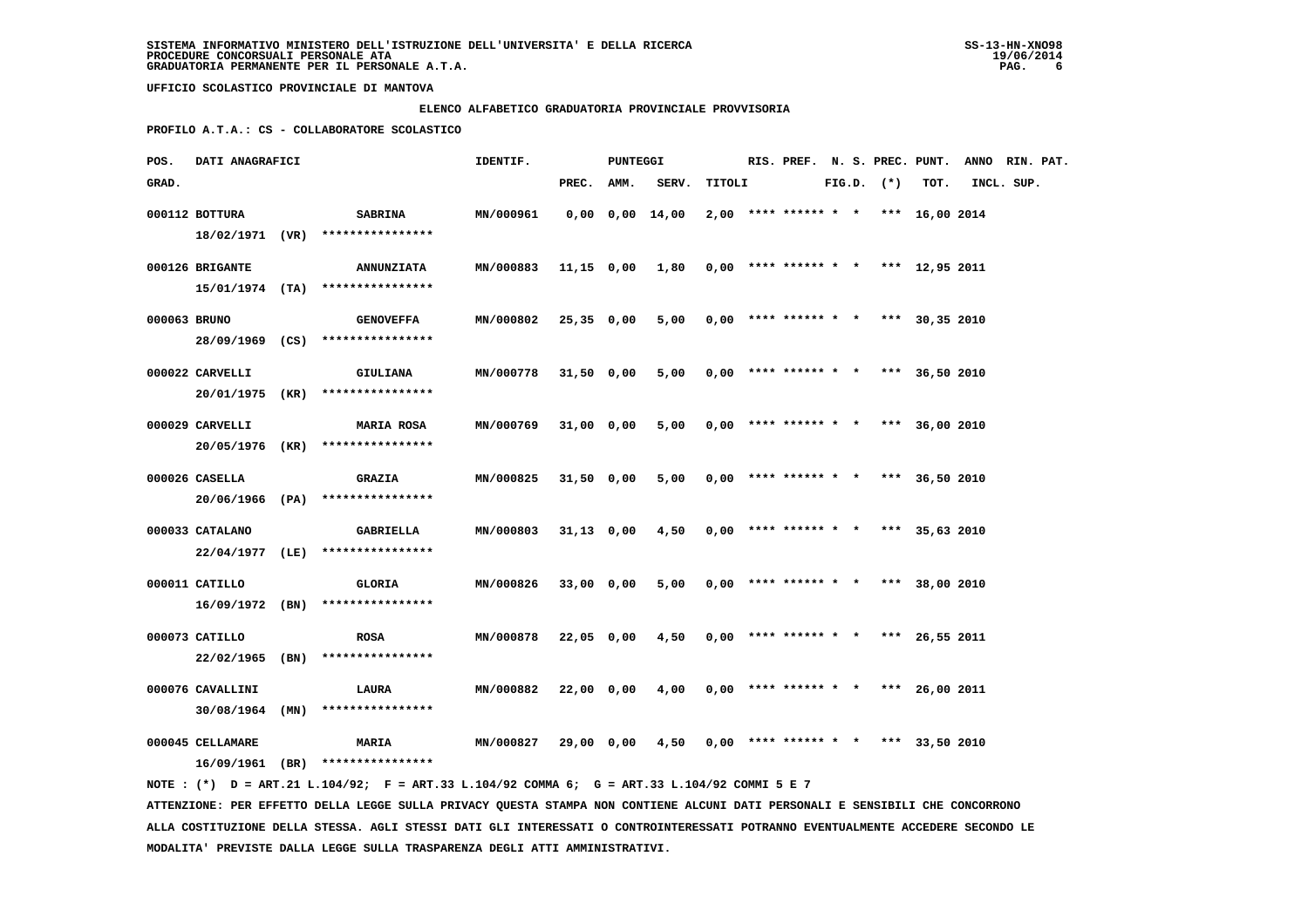### **ELENCO ALFABETICO GRADUATORIA PROVINCIALE PROVVISORIA**

 **PROFILO A.T.A.: CS - COLLABORATORE SCOLASTICO**

| POS.         | DATI ANAGRAFICI    |      |                                                                                             | IDENTIF.  |              | PUNTEGGI |                                                             |        |                        |  |                | RIS. PREF. N. S. PREC. PUNT.          | ANNO RIN. PAT. |  |
|--------------|--------------------|------|---------------------------------------------------------------------------------------------|-----------|--------------|----------|-------------------------------------------------------------|--------|------------------------|--|----------------|---------------------------------------|----------------|--|
| GRAD.        |                    |      |                                                                                             |           | PREC.        | AMM.     | SERV.                                                       | TITOLI |                        |  | $FIG.D.$ $(*)$ | TOT.                                  | INCL. SUP.     |  |
|              | 000124 CHIAVEGATTI |      | LUISA                                                                                       | MN/000908 | 12,80 0,00   |          | 1,50                                                        |        |                        |  |                | $0,00$ **** ****** * * *** 14,30 2012 |                |  |
|              | 17/01/1975 (MN)    |      | ****************                                                                            |           |              |          |                                                             |        |                        |  |                |                                       |                |  |
|              |                    |      |                                                                                             |           |              |          |                                                             |        |                        |  |                |                                       |                |  |
|              | 000097 CODOGNATO   |      | ALBERTA                                                                                     | MN/000766 | 16,00 0,00   |          | 3,00                                                        |        |                        |  |                | $0,00$ **** ****** * * *** 19,00 2010 |                |  |
|              | 13/04/1962         | (MN) | ****************                                                                            |           |              |          |                                                             |        |                        |  |                |                                       |                |  |
|              | 000013 COLUMBRO    |      | <b>ANTONIETTA</b>                                                                           | MN/000828 | 33,00 0,00   |          | 5,00                                                        |        |                        |  |                | $0,00$ **** ****** * * *** 38,00 2010 |                |  |
|              |                    |      | 28/12/1972 (VV) ****************                                                            |           |              |          |                                                             |        |                        |  |                |                                       |                |  |
|              | 000061 COMUNIAN    |      | VILMA                                                                                       | MN/000805 | 26,29 0,00   |          | 4,50                                                        |        |                        |  |                | $0,00$ **** ****** * * *** 30,79 2010 |                |  |
|              | 18/10/1959         | (MN) | ****************                                                                            |           |              |          |                                                             |        |                        |  |                |                                       |                |  |
|              |                    |      |                                                                                             |           |              |          |                                                             |        |                        |  |                |                                       |                |  |
|              | 000111 CORASINITI  |      | <b>TIZIANA</b>                                                                              | MN/000946 | 12,70 0,00   |          | 3,50                                                        |        | $0,00$ **** ****** * * |  |                | *** $16,20$ 2013                      |                |  |
|              |                    |      | $16/02/1983$ (CZ) *****************                                                         |           |              |          |                                                             |        |                        |  |                |                                       |                |  |
| 000129 COSTA |                    |      | <b>SALVATORE</b>                                                                            | MN/000947 | 11,85 0,00   |          | 0,00                                                        |        | $0,00$ **** ****** * * |  |                | *** 11,85 2013                        |                |  |
|              |                    |      | 29/06/1972 (ME) ****************                                                            |           |              |          |                                                             |        |                        |  |                |                                       |                |  |
|              |                    |      |                                                                                             |           |              |          |                                                             |        |                        |  |                |                                       |                |  |
|              | 000023 CRISPINO    |      | CIRO                                                                                        | MN/000725 | $31,50$ 0,00 |          | 5,00                                                        |        |                        |  |                | $0,00$ **** ****** * * *** 36,50 2009 |                |  |
|              |                    |      | $07/03/1974$ (NA) ****************                                                          |           |              |          |                                                             |        |                        |  |                |                                       |                |  |
|              | 000100 DAINOTTO    |      | <b>FRANCESCA</b>                                                                            | MN/000784 | 16,00 0,00   |          | 2,50                                                        |        |                        |  |                | $0,00$ **** ****** * * *** 18,50 2010 |                |  |
|              |                    |      | 30/01/1978 (AG) ****************                                                            |           |              |          |                                                             |        |                        |  |                |                                       |                |  |
|              |                    |      |                                                                                             |           |              |          |                                                             |        |                        |  |                |                                       |                |  |
|              | 000001 DE DOMENICO |      | <b>CONCETTA</b>                                                                             | MN/000745 | 34,00 0,00   |          | 6,00                                                        |        |                        |  |                | $0,00$ **** ****** * * *** 40,00 2009 |                |  |
|              | $11/07/1969$ (SR)  |      | ****************                                                                            |           |              |          |                                                             |        |                        |  |                |                                       |                |  |
|              | 000042 DE FILIPPIS |      | VINCENZA                                                                                    | MN/000809 | 29,50 0,00   |          | 4,50                                                        |        |                        |  |                | $0.00$ **** ****** * * *** 34,00 2010 |                |  |
|              | $05/02/1972$ (TA)  |      | ****************                                                                            |           |              |          |                                                             |        |                        |  |                |                                       |                |  |
|              |                    |      |                                                                                             |           |              |          |                                                             |        |                        |  |                |                                       |                |  |
|              | 000108 DEL GIUDICE |      | <b>ALFONSO</b>                                                                              | MN/000962 |              |          | $0,00$ $0,00$ $13,32$ $3,50$ **** ****** * * *** 16,82 2014 |        |                        |  |                |                                       |                |  |
|              |                    |      | $20/11/1987$ (NA) ****************                                                          |           |              |          |                                                             |        |                        |  |                |                                       |                |  |
|              |                    |      | NOTE: (*) D = ART.21 L.104/92; F = ART.33 L.104/92 COMMA 6; G = ART.33 L.104/92 COMMI 5 E 7 |           |              |          |                                                             |        |                        |  |                |                                       |                |  |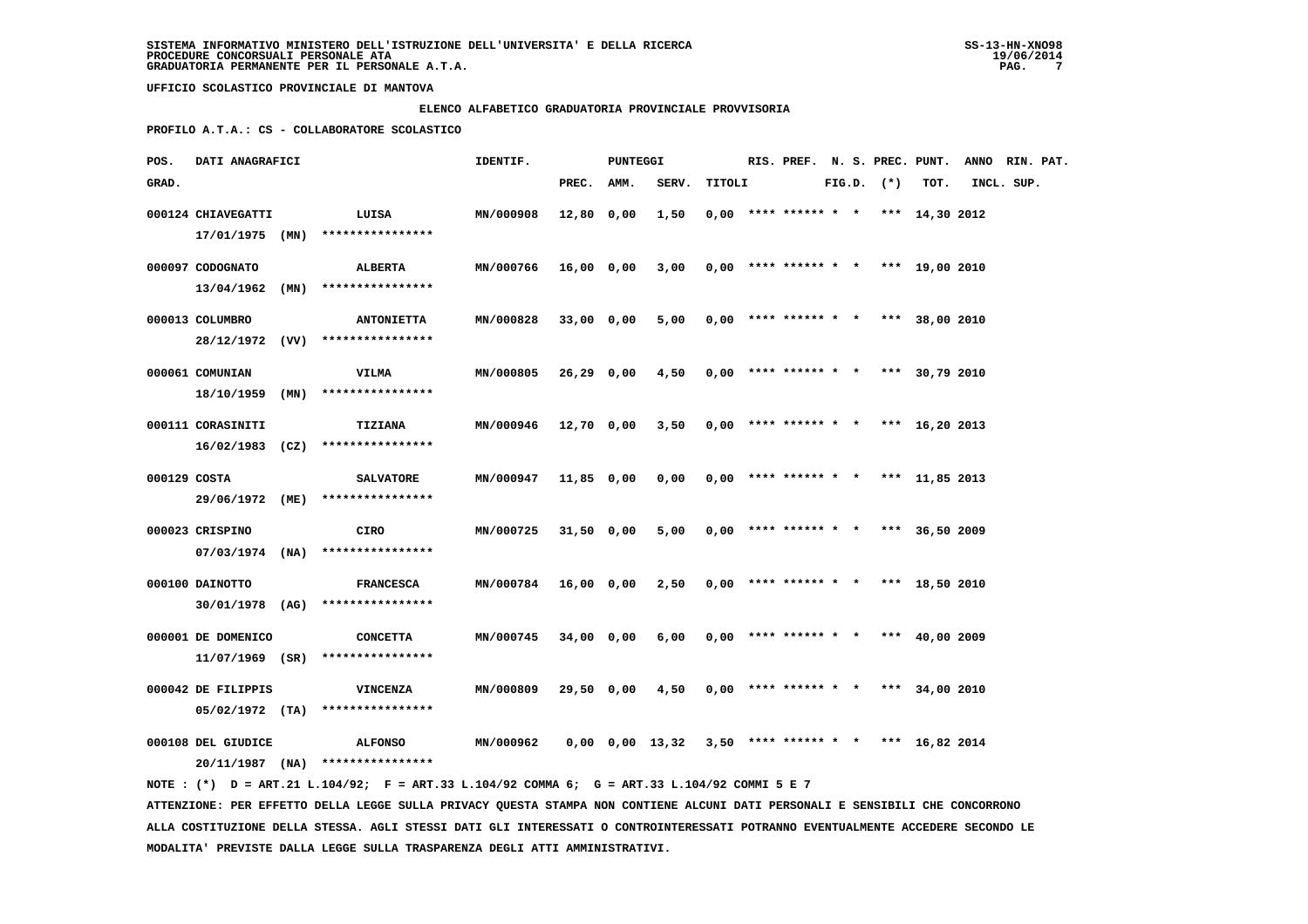### **ELENCO ALFABETICO GRADUATORIA PROVINCIALE PROVVISORIA**

 **PROFILO A.T.A.: CS - COLLABORATORE SCOLASTICO**

| POS.         | DATI ANAGRAFICI    |                                                                                             | IDENTIF.         |            | PUNTEGGI |                 |        |                                       |  |                |      | RIS. PREF. N. S. PREC. PUNT. ANNO RIN. PAT. |  |
|--------------|--------------------|---------------------------------------------------------------------------------------------|------------------|------------|----------|-----------------|--------|---------------------------------------|--|----------------|------|---------------------------------------------|--|
| GRAD.        |                    |                                                                                             |                  | PREC. AMM. |          | SERV.           | TITOLI |                                       |  | $FIG.D.$ $(*)$ | TOT. | INCL. SUP.                                  |  |
|              | 000059 DEL PRETE   | VINCENZA                                                                                    | MN/000909        | 27,00 0,00 |          | 4,50            |        | $0.00$ **** ****** * * *** 31,50 2012 |  |                |      |                                             |  |
|              |                    | 17/06/1976 (LE) ****************                                                            |                  |            |          |                 |        |                                       |  |                |      |                                             |  |
|              | 000056 DE LUCA     | <b>CARMELA</b>                                                                              | MN/000767        | 27,77 0,00 |          | 4,50            |        | $0,00$ **** ****** * * *** 32,27 2010 |  |                |      |                                             |  |
|              |                    | 18/09/1963 (NA) ****************                                                            |                  |            |          |                 |        |                                       |  |                |      |                                             |  |
|              | 000052 DE LUCA     | <b>CARMINE</b>                                                                              | <b>MN/000855</b> | 27,50 0,00 |          | 5,00            |        | $0,00$ **** ****** * * *** 32,50 2010 |  |                |      |                                             |  |
|              |                    | $01/11/1968$ (CS) ****************                                                          |                  |            |          |                 |        |                                       |  |                |      |                                             |  |
| 000125 DENTI |                    | <b>MARILENA</b>                                                                             | MN/000752        | 13,50 0,00 |          | 0,00            |        | $0,00$ **** ****** * * *** 13,50 2009 |  |                |      |                                             |  |
|              |                    | 27/12/1972 (CR) ****************                                                            |                  |            |          |                 |        |                                       |  |                |      |                                             |  |
|              | 000016 DE VINCENZI | LORELLA                                                                                     | MN/000757        | 32,50 0,00 |          | 5,00            |        | $0,00$ **** ****** * * *** 37,50 2010 |  |                |      |                                             |  |
|              |                    | $11/10/1959$ (MN) ****************                                                          |                  |            |          |                 |        |                                       |  |                |      |                                             |  |
|              | 000003 DILETTO     | <b>ANTONIETTA</b>                                                                           | MN/000684        | 33,50 0,00 |          | 6,00            |        | $0,00$ **** ****** * * *** 39,50 2009 |  |                |      |                                             |  |
|              |                    | 07/09/1962 (KR) ****************                                                            |                  |            |          |                 |        |                                       |  |                |      |                                             |  |
|              | 000119 DONINI      | <b>DEBORA</b>                                                                               | MN/000963        |            |          | 0,00 0,00 13,00 |        | $2,00$ **** ****** * * *** 15,00 2014 |  |                |      |                                             |  |
|              |                    | 29/07/1975 (MN) ****************                                                            |                  |            |          |                 |        |                                       |  |                |      |                                             |  |
|              | 000086 DONNARUMMA  | <b>FIORAVANTE</b>                                                                           | MN/000709        | 22,05 0,00 |          | 0,00            |        | $0,00$ **** ****** * * *** 22,05 2009 |  |                |      |                                             |  |
|              |                    | $04/10/1978$ (SA) *****************                                                         |                  |            |          |                 |        |                                       |  |                |      |                                             |  |
|              | 000096 FAGGIONATO  | <b>DEBORA</b>                                                                               | MN/000948        | 15,50 0,00 |          | 4,00            |        | $0,00$ **** ****** * * *** 19,50 2013 |  |                |      |                                             |  |
|              | 17/08/1974 (MN)    | ****************                                                                            |                  |            |          |                 |        |                                       |  |                |      |                                             |  |
|              | 000065 FARINAZZO   | <b>ANNALISA</b>                                                                             | MN/000807        | 24,50 0,00 |          | 4,50            |        | $0,00$ **** ****** * * *** 29,00 2010 |  |                |      |                                             |  |
|              | 14/09/1962 (VR)    | ****************                                                                            |                  |            |          |                 |        |                                       |  |                |      |                                             |  |
|              | 000067 FERRARI     | LORELLA                                                                                     | MIN/000783       | 24,50 0,00 |          | 4,50            |        | $0,00$ **** ****** * * *** 29,00 2010 |  |                |      |                                             |  |
|              |                    | 23/07/1960 (MN) ****************                                                            |                  |            |          |                 |        |                                       |  |                |      |                                             |  |
|              |                    | NOTE: (*) D = ART.21 L.104/92; F = ART.33 L.104/92 COMMA 6; G = ART.33 L.104/92 COMMI 5 E 7 |                  |            |          |                 |        |                                       |  |                |      |                                             |  |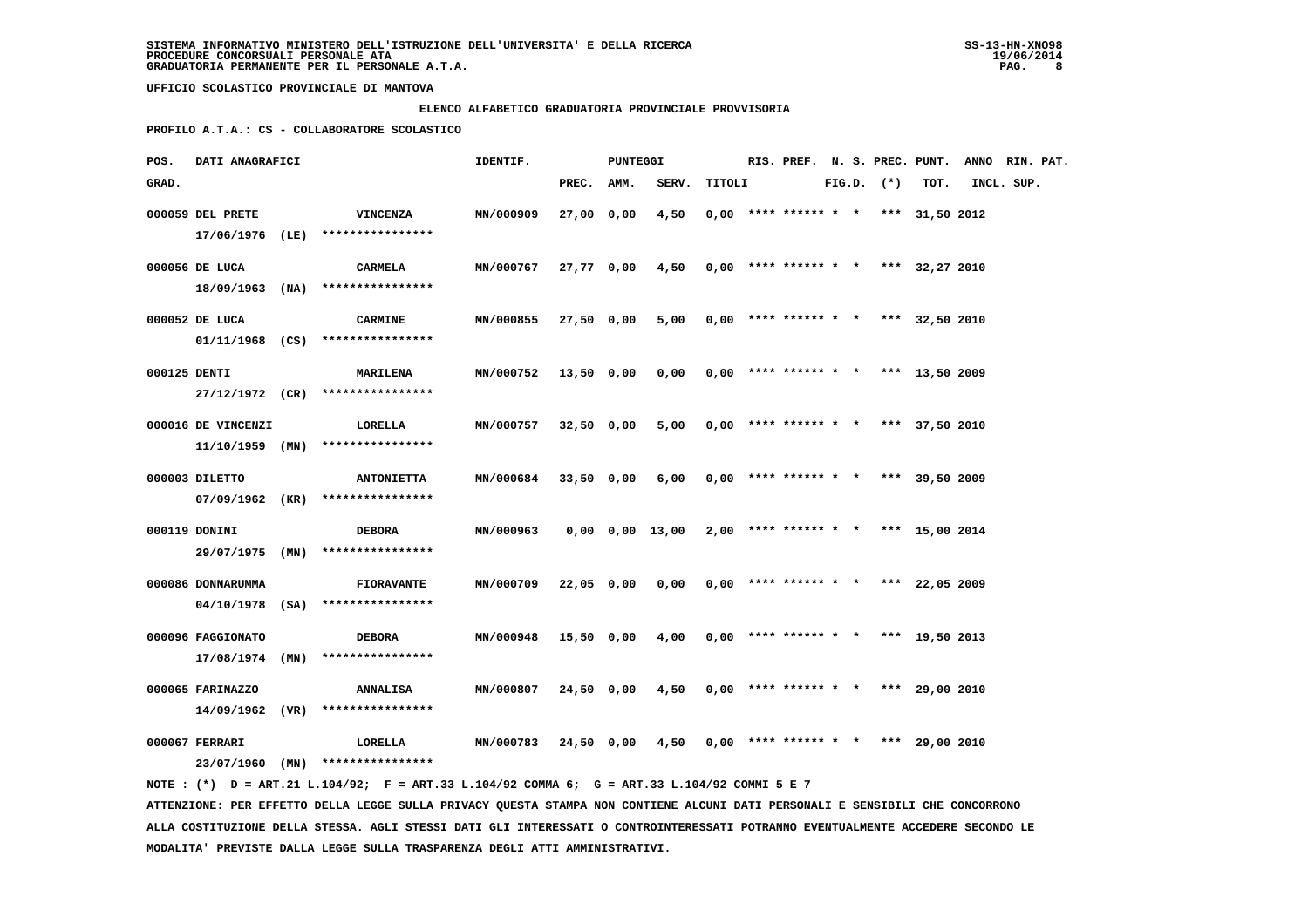### **ELENCO ALFABETICO GRADUATORIA PROVINCIALE PROVVISORIA**

 **PROFILO A.T.A.: CS - COLLABORATORE SCOLASTICO**

| POS.         | DATI ANAGRAFICI  |                                                                                                                                 | IDENTIF.         |              | PUNTEGGI |                                                     |        |                                       |  |                |      | RIS. PREF. N. S. PREC. PUNT. ANNO RIN. PAT. |  |
|--------------|------------------|---------------------------------------------------------------------------------------------------------------------------------|------------------|--------------|----------|-----------------------------------------------------|--------|---------------------------------------|--|----------------|------|---------------------------------------------|--|
| GRAD.        |                  |                                                                                                                                 |                  | PREC. AMM.   |          | SERV.                                               | TITOLI |                                       |  | $FIG.D.$ $(*)$ | TOT. | INCL. SUP.                                  |  |
| 000015 FERRO |                  | <b>COSETTA</b><br>26/08/1965 (MN) ****************                                                                              | MN/000782        | $32,65$ 0,00 |          | 5,00                                                |        | $0,00$ **** ****** * * *** 37,65 2010 |  |                |      |                                             |  |
|              | 000102 FINESSO   | CLAUDIA                                                                                                                         | MN/000110        | 18,50 0,00   |          | 0,00                                                |        | $0,00$ **** ****** * * *** 18,50 2002 |  |                |      |                                             |  |
|              |                  | $11/04/1959$ (MN) ****************                                                                                              |                  |              |          |                                                     |        |                                       |  |                |      |                                             |  |
| 000050 FINI  |                  | <b>ANNA RITA</b><br>15/12/1967 (FE) ****************                                                                            | MN/000813        | 28,00 0,00   |          | 5,00                                                |        | $0,00$ **** ****** * * *** 33,00 2010 |  |                |      |                                             |  |
|              | 000064 FIOCCOLA  | <b>CARMELA</b><br>$21/01/1952$ (NA) ****************                                                                            | MN/000792        | 26,70 0,00   |          | $3,50$ 0,00 **** ****** * * *** 30,20 2010          |        |                                       |  |                |      |                                             |  |
| 000043 FIUME |                  | <b>NORMA</b>                                                                                                                    | MN/000829        | 30,00 0,00   |          | 3,50                                                |        | $0,00$ **** ****** * * *** 33,50 2010 |  |                |      |                                             |  |
|              |                  | $01/02/1966$ (SA) ****************                                                                                              |                  |              |          |                                                     |        |                                       |  |                |      |                                             |  |
|              | 000113 FOLINO    | <b>ROSA</b><br>28/12/1965 (CZ) ****************                                                                                 | <b>MN/000964</b> |              |          | 0,00 0,00 14,00                                     |        | $2,00$ **** ****** * * *** 16,00 2014 |  |                |      |                                             |  |
|              | 000020 FURNARI   | <b>ANGELINA</b><br>23/04/1967 (EE) ****************                                                                             | MN/000806        | 31,82 0,00   |          | 5,00                                                |        | $0,00$ **** ****** * * *** 36,82 2010 |  |                |      |                                             |  |
|              | 000071 GABRIELLI | <b>SABRINA</b>                                                                                                                  | MN/000797        | 25,15 0,00   |          | 1,50                                                |        | $0,00$ **** ****** * * *** 26,65 2010 |  |                |      |                                             |  |
|              |                  | 20/11/1974 (RM) ****************                                                                                                |                  |              |          |                                                     |        |                                       |  |                |      |                                             |  |
|              | 000053 GANZERLI  | <b>DANIELA</b><br>06/08/1960 (MN) ****************                                                                              | MN/000799        | 28,00 0,00   |          | 4,50                                                |        | $0,00$ **** ****** * * *** 32,50 2010 |  |                |      |                                             |  |
|              | 000070 GIAFFREDA | CINZIA<br>$04/04/1966$ (BR) ****************                                                                                    | MN/000800        | 23,00 0,00   |          | 4,00                                                |        | $0,00$ **** ****** * * *** 27,00 2010 |  |                |      |                                             |  |
|              | 000088 GIORDANO  | <b>GIUSEPPINA</b>                                                                                                               | MN/000869        |              |          | $17,00$ 0,00 4,50 0,00 **** ****** * *** 21,50 2011 |        |                                       |  |                |      |                                             |  |
|              |                  | 04/01/1969 (MN) ****************<br>NOTE: (*) D = ART.21 L.104/92; F = ART.33 L.104/92 COMMA 6; G = ART.33 L.104/92 COMMI 5 E 7 |                  |              |          |                                                     |        |                                       |  |                |      |                                             |  |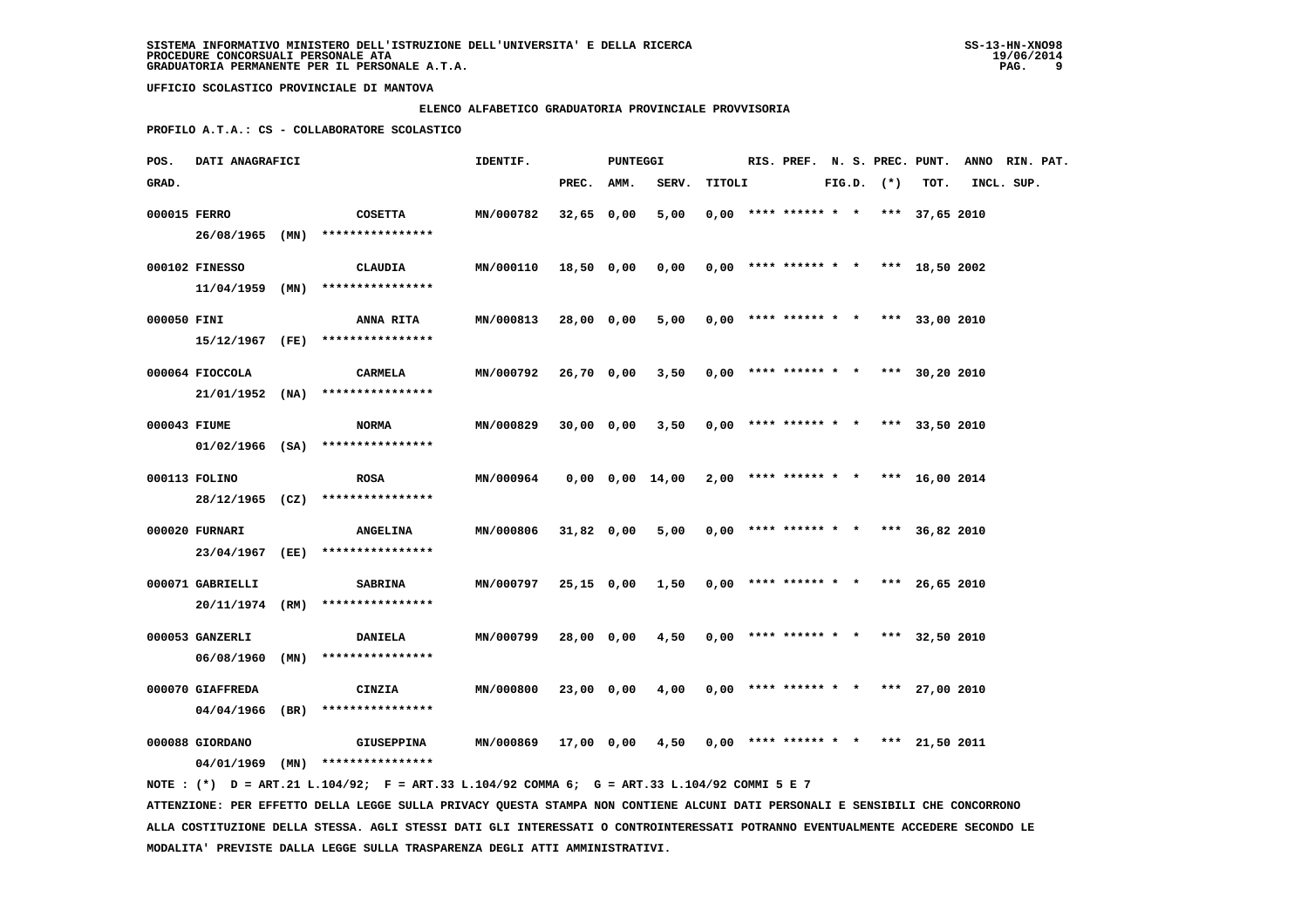### **ELENCO ALFABETICO GRADUATORIA PROVINCIALE PROVVISORIA**

 **PROFILO A.T.A.: CS - COLLABORATORE SCOLASTICO**

| POS.         | DATI ANAGRAFICI                                         |      |                                                          | IDENTIF.         |              | PUNTEGGI |       |        | RIS. PREF. N. S. PREC. PUNT.          |  |                |                | ANNO RIN. PAT. |  |
|--------------|---------------------------------------------------------|------|----------------------------------------------------------|------------------|--------------|----------|-------|--------|---------------------------------------|--|----------------|----------------|----------------|--|
| GRAD.        |                                                         |      |                                                          |                  | PREC.        | AMM.     | SERV. | TITOLI |                                       |  | $FIG.D.$ $(*)$ | TOT.           | INCL. SUP.     |  |
|              | 000091 GIOVANNINI<br>17/06/1951 (MN)                    |      | <b>ELISA</b><br>****************                         | MN/000780        | 20,00 0,00   |          | 0,00  |        | $0.00$ **** ****** * *                |  |                | *** 20,00 2010 |                |  |
|              | 000044 GORTAN<br>$07/07/1963$ (MN)                      |      | <b>GIOVANNA</b><br>****************                      | MN/000881        | 28,50 0,00   |          | 5,00  |        | $0,00$ **** ****** * * *** 33,50 2011 |  |                |                |                |  |
|              | 000074 GOTTARDI<br>17/09/1967                           | (MN) | <b>SABRINA</b><br>****************                       | MN/000830        | 26,00 0,00   |          | 0,50  |        | $0,00$ **** ****** * *                |  |                | *** 26,50 2010 |                |  |
|              | 000012 GRAZIOLI<br>23/12/1965                           | (NO) | PATRIZIA<br>****************                             | MN/000831        | 32,00 0,00   |          | 6,00  |        | $0,00$ **** ****** * * *** 38,00 2010 |  |                |                |                |  |
|              | 000082 GRIGIONI<br>20/03/1954 (MN)                      |      | LOREDANA<br>****************                             | MN/000113        | 23,80 0,00   |          | 0,00  |        | $0.00$ **** ****** * * *** 23,80 2002 |  |                |                |                |  |
|              | 000027 GUADAGNO<br>10/05/1965                           | (NA) | PATRIZIA<br>****************                             | MN/000788        | $31,50$ 0,00 |          | 5,00  |        | $0,00$ **** ****** * *                |  |                | *** 36,50 2010 |                |  |
|              | 000019 GUANDALINI<br>10/07/1961                         | (MN) | <b>ELISABETTA</b><br>****************                    | MN/000832        | 31,00 0,00   |          | 6,00  |        | $0,00$ **** ****** * *                |  |                | *** 37,00 2010 |                |  |
|              | 000079 GUERRESCHI                                       |      | <b>MANUELA</b>                                           | MN/000870        | $21,65$ 0,00 |          | 3,50  |        | $0.00$ **** ****** * *                |  |                | *** 25,15 2011 |                |  |
| 000094 IEMBO | $17/09/1965$ (MN)                                       |      | ****************<br><b>FRANCESCO</b><br>**************** | MN/000361        | 19,60 0,00   |          | 0,00  |        | $0,00$ **** ****** * *                |  |                | *** 19,60 2003 |                |  |
| 000062 KOCI  | 11/05/1968 (KR)                                         |      | ASIJE                                                    | MN/000880        | $25,90$ 0,00 |          | 4,50  |        | $0,00$ **** ****** * * *** 30,40 2011 |  |                |                |                |  |
|              | 18/11/1967 (EE)<br>000099 LA MARCA<br>$27/08/1966$ (NA) |      | ****************<br>CARMELA<br>****************          | <b>MN/000949</b> | 14,65 0,00   |          | 4,00  |        | $0,00$ **** ****** * *                |  |                | *** 18,65 2013 |                |  |

 **NOTE : (\*) D = ART.21 L.104/92; F = ART.33 L.104/92 COMMA 6; G = ART.33 L.104/92 COMMI 5 E 7 ATTENZIONE: PER EFFETTO DELLA LEGGE SULLA PRIVACY QUESTA STAMPA NON CONTIENE ALCUNI DATI PERSONALI E SENSIBILI CHE CONCORRONO ALLA COSTITUZIONE DELLA STESSA. AGLI STESSI DATI GLI INTERESSATI O CONTROINTERESSATI POTRANNO EVENTUALMENTE ACCEDERE SECONDO LE MODALITA' PREVISTE DALLA LEGGE SULLA TRASPARENZA DEGLI ATTI AMMINISTRATIVI.**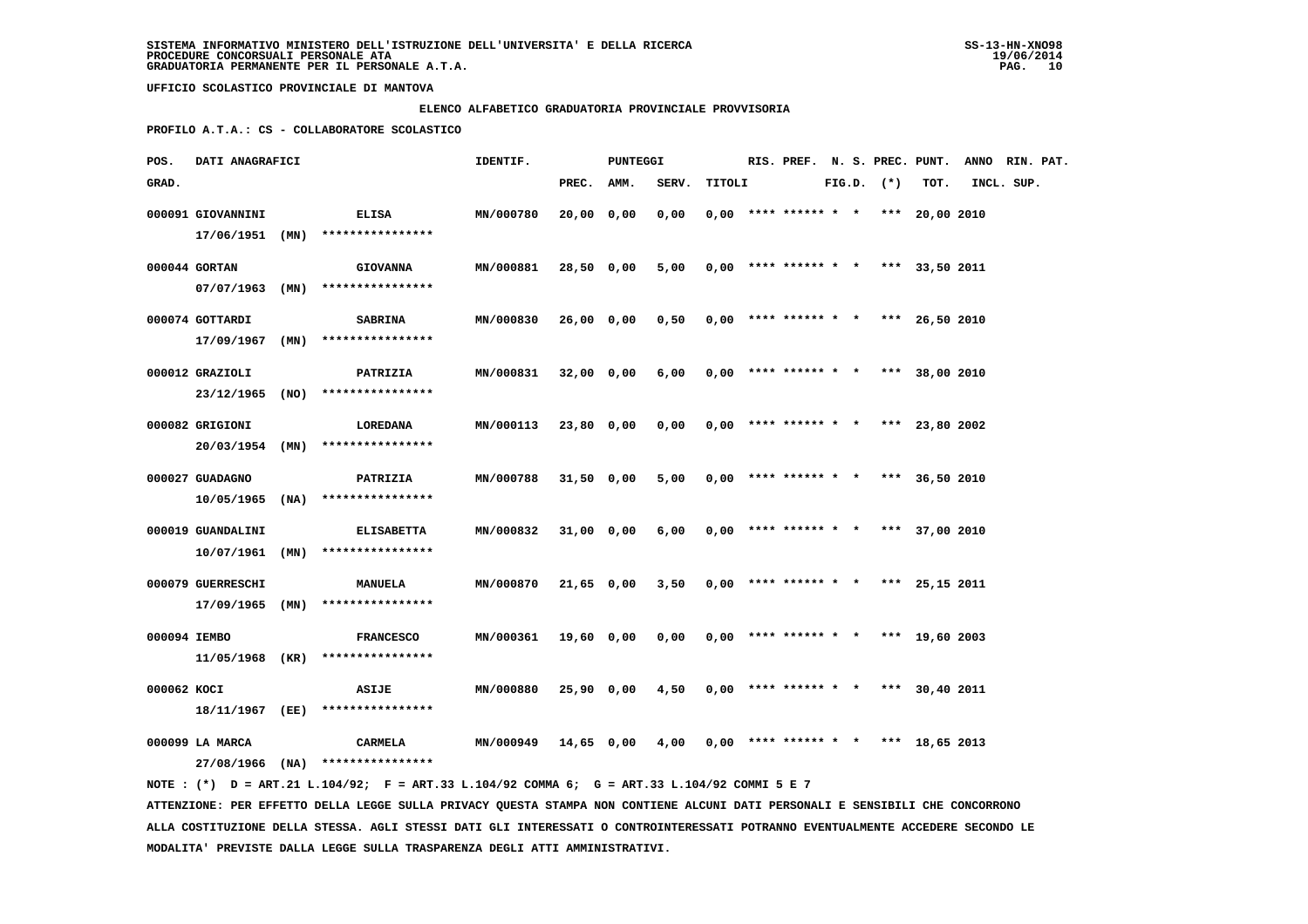### **ELENCO ALFABETICO GRADUATORIA PROVINCIALE PROVVISORIA**

 **PROFILO A.T.A.: CS - COLLABORATORE SCOLASTICO**

| POS.         | DATI ANAGRAFICI  |                                                                                             | IDENTIF.         |              | PUNTEGGI |                 |        | RIS. PREF. N. S. PREC. PUNT.          |  |              |                | ANNO RIN. PAT. |  |
|--------------|------------------|---------------------------------------------------------------------------------------------|------------------|--------------|----------|-----------------|--------|---------------------------------------|--|--------------|----------------|----------------|--|
| GRAD.        |                  |                                                                                             |                  | PREC.        | AMM.     | SERV.           | TITOLI |                                       |  | FIG.D. $(*)$ | TOT.           | INCL. SUP.     |  |
|              | 000034 LANDIERI  | IMMACOLATA                                                                                  | MN/000789        | $30,50$ 0,00 |          | 5,00            |        | $0,00$ **** ****** * * *** 35,50 2010 |  |              |                |                |  |
|              | 17/09/1969 (NA)  | ****************                                                                            |                  |              |          |                 |        |                                       |  |              |                |                |  |
|              | 000130 LASTRUCCI | <b>STEFANO</b>                                                                              | <b>MN/000854</b> | 11,80 0,00   |          | 0,00            |        | $0.00$ **** ****** * * *** 11,80 2010 |  |              |                |                |  |
|              |                  | 18/11/1986 (FI) ****************                                                            |                  |              |          |                 |        |                                       |  |              |                |                |  |
|              | 000077 LAURINI   | LAURA                                                                                       | <b>MN/000874</b> | 21,00 0,00   |          | 5,00            |        | $0,00$ **** ****** * * *** 26,00 2011 |  |              |                |                |  |
|              | 25/07/1965 (MN)  | ****************                                                                            |                  |              |          |                 |        |                                       |  |              |                |                |  |
|              | 000038 LIBERTO   | <b>ANTONIETTA</b>                                                                           | MN/000786        | 29,50 0,00   |          | 5,00            |        | $0,00$ **** ****** * * *** 34,50 2010 |  |              |                |                |  |
|              | 04/03/1966 (CE)  | ****************                                                                            |                  |              |          |                 |        |                                       |  |              |                |                |  |
|              | 000047 MAGNONE   | <b>ALBINA</b>                                                                               | MN/000833        | 28,50 0,00   |          | 5,00            |        | $0,00$ **** ****** * *                |  |              | *** 33,50 2010 |                |  |
|              |                  | 27/12/1981 (EE) ****************                                                            |                  |              |          |                 |        |                                       |  |              |                |                |  |
| 000017 MAINI |                  | <b>LORENZA</b>                                                                              | MN/000770        | $32,25$ 0,00 |          | 5,00            |        | $0.00$ **** ****** * * *** 37.25 2010 |  |              |                |                |  |
|              |                  | $11/09/1969$ (MO) ****************                                                          |                  |              |          |                 |        |                                       |  |              |                |                |  |
|              | 000101 MANUELE   | VITO                                                                                        | MN/000911        | 16,70 0,00   |          | 1,80            |        | $0,00$ **** ****** * * *** 18,50 2012 |  |              |                |                |  |
|              |                  | 26/02/1963 (EN) ****************                                                            |                  |              |          |                 |        |                                       |  |              |                |                |  |
|              | 000060 MARABETI  | <b>FRANCESCA</b>                                                                            | MN/000759        | 26,50 0,00   |          | 4,50            |        | $0,00$ **** ****** * * *** 31,00 2010 |  |              |                |                |  |
|              |                  | $10/06/1976$ (PA) ****************                                                          |                  |              |          |                 |        |                                       |  |              |                |                |  |
|              | 000103 MARANO    | <b>ANTONIO</b>                                                                              | MN/000965        |              |          | 0,00 0,00 16,25 |        | $2,00$ **** ****** * * *** 18,25 2014 |  |              |                |                |  |
|              | 04/08/1980 (CS)  | ****************                                                                            |                  |              |          |                 |        |                                       |  |              |                |                |  |
|              | 000006 MARCHIO   | <b>ROSA</b>                                                                                 | MN/000739        | 34,00 0,00   |          | 5,00            |        | $0,00$ **** ****** * * *** 39,00 2009 |  |              |                |                |  |
|              | 12/11/1964 (KR)  | ****************                                                                            |                  |              |          |                 |        |                                       |  |              |                |                |  |
| 000075 MAZZA |                  | <b>MARIA ROSARIA</b>                                                                        | MN/000871        | 22,00 0,00   |          | 4,50            |        | $0,00$ **** ****** * * *** 26,50 2011 |  |              |                |                |  |
|              |                  | $27/07/1960$ (NA) ****************                                                          |                  |              |          |                 |        |                                       |  |              |                |                |  |
|              |                  | NOTE: (*) D = ART.21 L.104/92; F = ART.33 L.104/92 COMMA 6; G = ART.33 L.104/92 COMMI 5 E 7 |                  |              |          |                 |        |                                       |  |              |                |                |  |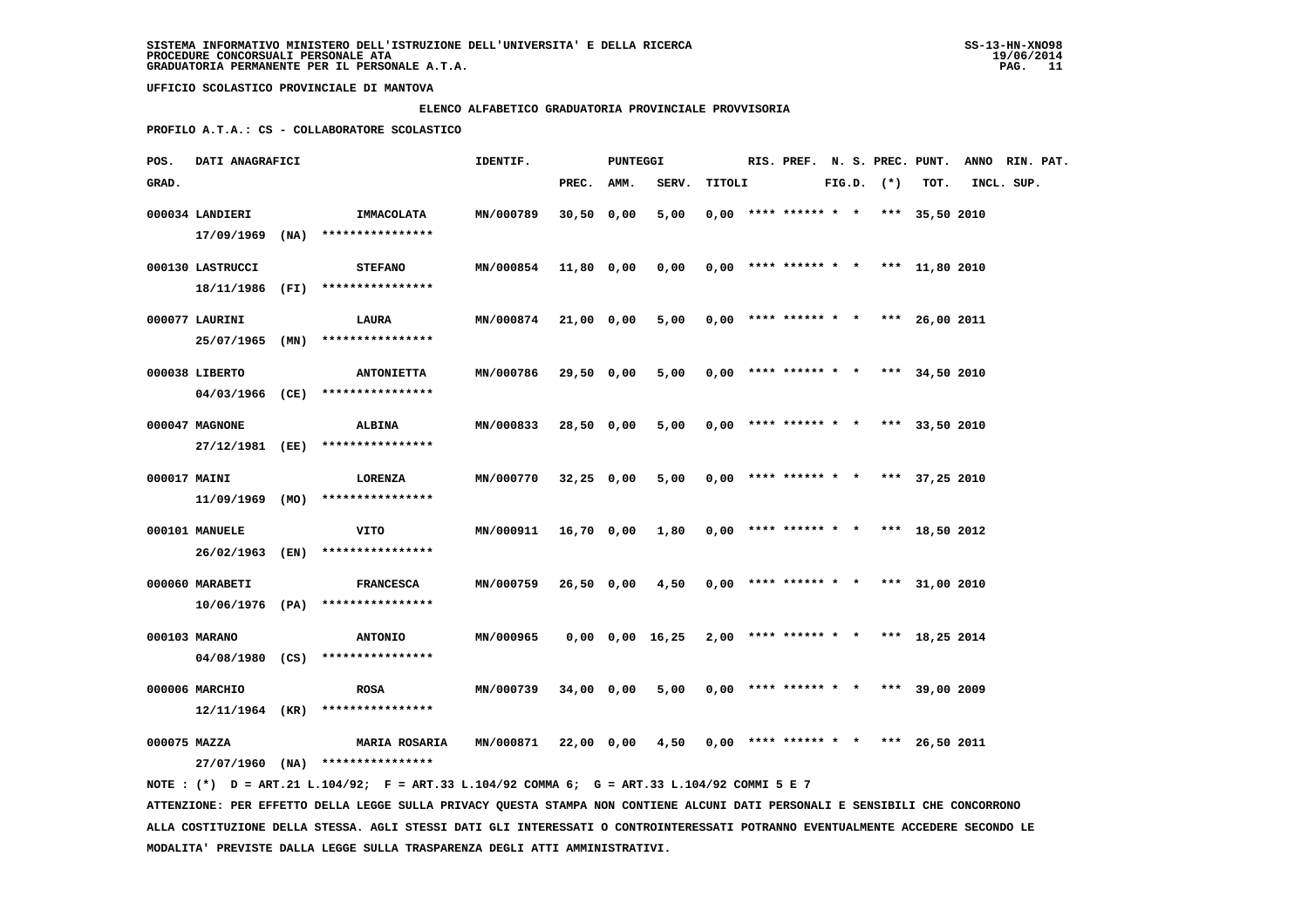### **ELENCO ALFABETICO GRADUATORIA PROVINCIALE PROVVISORIA**

 **PROFILO A.T.A.: CS - COLLABORATORE SCOLASTICO**

| POS.         | DATI ANAGRAFICI                   |  |                                                         | IDENTIF.         |            | <b>PUNTEGGI</b> |                                                             |        |                                       |  |                |           | RIS. PREF. N. S. PREC. PUNT. ANNO RIN. PAT. |  |
|--------------|-----------------------------------|--|---------------------------------------------------------|------------------|------------|-----------------|-------------------------------------------------------------|--------|---------------------------------------|--|----------------|-----------|---------------------------------------------|--|
| GRAD.        |                                   |  |                                                         |                  | PREC. AMM. |                 | SERV.                                                       | TITOLI |                                       |  | $FIG.D.$ $(*)$ | TOT.      | INCL. SUP.                                  |  |
|              | 000078 MAZZARELLA                 |  | <b>MARIA GRAZIA</b><br>14/11/1958 (CE) **************** | MN/000834        | 20,00 0,00 |                 | 5,85                                                        |        | $0,00$ **** ****** * * *** 25,85 2010 |  |                |           |                                             |  |
|              | 000127 MAZZOLA<br>14/03/1965 (MN) |  | <b>ELENA</b><br>****************                        | MN/000762        | 12,80 0,00 |                 | 0.00                                                        |        | $0.00$ **** ****** * * *** 12.80 2010 |  |                |           |                                             |  |
|              | 000123 MENEGHETTI                 |  | <b>MANUELA</b><br>20/01/1968 (CR) ****************      | MN/000856        | 14,50 0,00 |                 | 0,00                                                        |        | $0.00$ **** ****** * * *** 14,50 2010 |  |                |           |                                             |  |
| 000028 MITI  |                                   |  | CLELIA<br>25/08/1952 (CR) ****************              | MN/000836        | 31,50 0,00 |                 | 5,00                                                        |        | $0,00$ **** ****** * * *** 36,50 2010 |  |                |           |                                             |  |
|              | 000121 MORREALE                   |  | FABIO<br>23/06/1979 (CL) *****************              | MN/000912        |            |                 | 13,16 0,00 1,50                                             |        | $0.00$ **** ****** * * *** 14.66 2012 |  |                |           |                                             |  |
| 000098 MUTO  |                                   |  | <b>FRANCESCO</b><br>09/08/1960 (KR) ****************    | MN/000622        | 19,00 0,00 |                 | 0,00                                                        |        | $0,00$ **** ****** * * *** 19,00 2009 |  |                |           |                                             |  |
|              | 000046 NACCARATO                  |  | <b>DONATELLA</b>                                        | MN/000838        | 29,00 0,00 |                 | 4,50                                                        |        | $0,00$ **** ****** * * *** 33,50 2010 |  |                |           |                                             |  |
|              | 000092 NUCITO                     |  | 26/03/1986 (CS) ****************<br><b>ROBERTO</b>      | <b>MN/000913</b> | 15,90 0,00 |                 | 4,00 0,00 **** ****** * * *** 19,90 2012                    |        |                                       |  |                |           |                                             |  |
|              | 000133 ORRICO                     |  | 21/05/1964 (CS) ****************<br><b>FRANCESCO</b>    | MN/000950        |            | 7,95 0,00       | 1,35                                                        |        | $0,00$ **** ****** * * ***            |  |                | 9,30 2013 |                                             |  |
| 000116 PACE  |                                   |  | 12/06/1969 (CS) ****************<br>LUCIA               | MN/000966        |            |                 | 0,00 0,00 13,50                                             |        | $2,00$ **** ****** * * *** 15,50 2014 |  |                |           |                                             |  |
| 000128 PALMA |                                   |  | $04/06/1971$ (CS) *****************<br><b>PASQUALE</b>  | MN/000967        |            |                 | $0,00$ $0,00$ $10,15$ $2,50$ **** ****** * * *** 12,65 2014 |        |                                       |  |                |           |                                             |  |
|              |                                   |  | 29/07/1956 (CS) ****************                        |                  |            |                 |                                                             |        |                                       |  |                |           |                                             |  |

 **NOTE : (\*) D = ART.21 L.104/92; F = ART.33 L.104/92 COMMA 6; G = ART.33 L.104/92 COMMI 5 E 7 ATTENZIONE: PER EFFETTO DELLA LEGGE SULLA PRIVACY QUESTA STAMPA NON CONTIENE ALCUNI DATI PERSONALI E SENSIBILI CHE CONCORRONO ALLA COSTITUZIONE DELLA STESSA. AGLI STESSI DATI GLI INTERESSATI O CONTROINTERESSATI POTRANNO EVENTUALMENTE ACCEDERE SECONDO LE MODALITA' PREVISTE DALLA LEGGE SULLA TRASPARENZA DEGLI ATTI AMMINISTRATIVI.**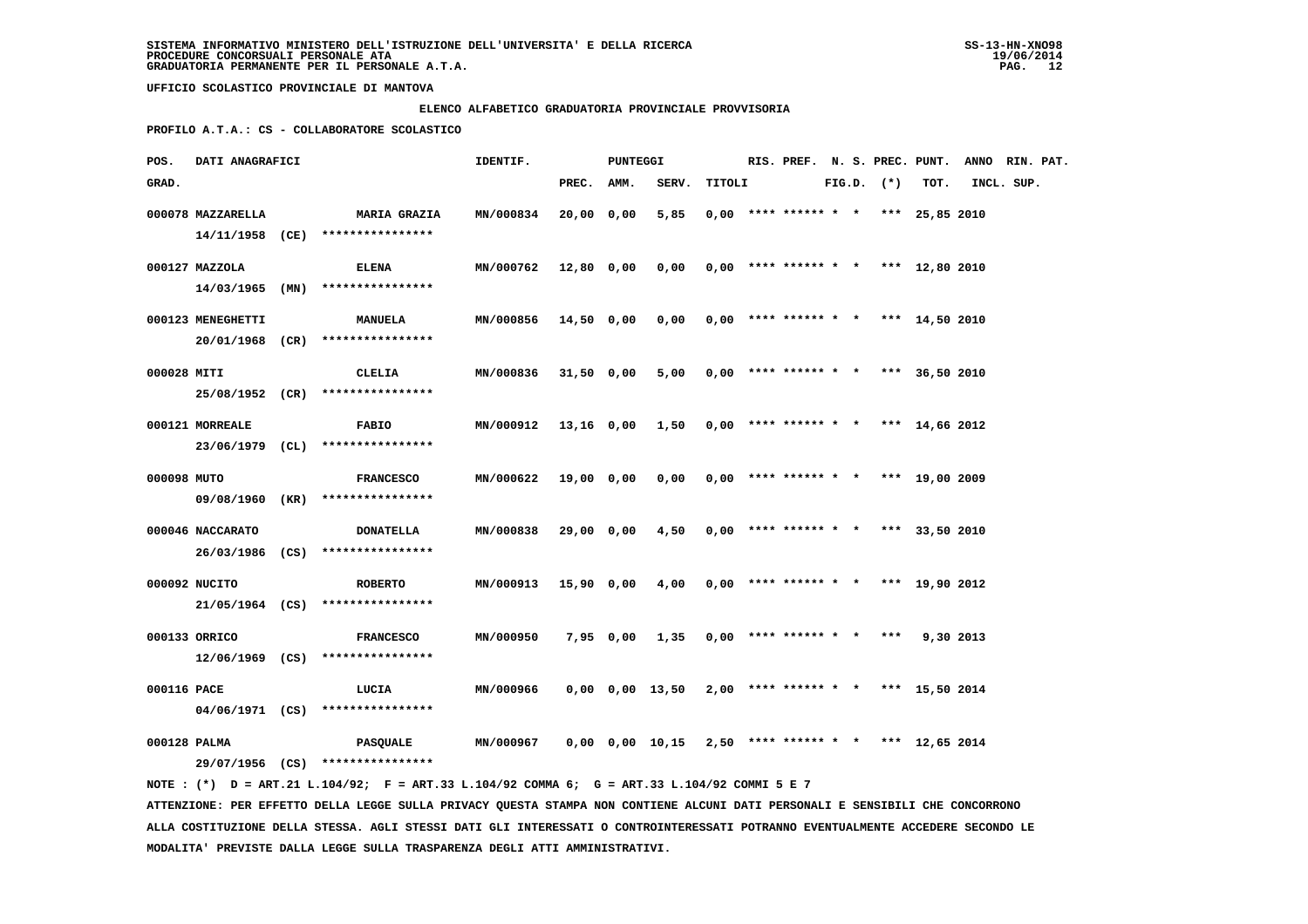### **ELENCO ALFABETICO GRADUATORIA PROVINCIALE PROVVISORIA**

 **PROFILO A.T.A.: CS - COLLABORATORE SCOLASTICO**

| POS.         | DATI ANAGRAFICI                    |  |                                                          | IDENTIF.  |              | <b>PUNTEGGI</b> |                                          |        |  | RIS. PREF. N. S. PREC. PUNT.          |  |  |                | ANNO RIN. PAT. |            |  |
|--------------|------------------------------------|--|----------------------------------------------------------|-----------|--------------|-----------------|------------------------------------------|--------|--|---------------------------------------|--|--|----------------|----------------|------------|--|
| GRAD.        |                                    |  |                                                          |           | PREC. AMM.   |                 | SERV.                                    | TITOLI |  |                                       |  |  | $FIG.D.$ $(*)$ | TOT.           | INCL. SUP. |  |
|              | 000009 PASOLINI                    |  | <b>NATASCIA</b><br>28/09/1976 (MN) ****************      | MN/000626 | $32,50$ 0,00 |                 | 6,00                                     |        |  | $0,00$ **** ****** * * *** 38,50 2009 |  |  |                |                |            |  |
|              | 000072 PASQUALI                    |  | LUCIA                                                    | MN/000885 |              | 22,65 0,00      | 4,00 0,00 **** ****** * * *** 26,65 2011 |        |  |                                       |  |  |                |                |            |  |
|              | $13/12/1956$ (MN)<br>000135 PEDANO |  | ****************<br><b>CALOGERO</b>                      | MN/000968 |              | 0,00 0,00       | 4,95                                     |        |  | $3,50$ **** ****** * *                |  |  | ***            | 8,45 2014      |            |  |
| 000018 PERNA |                                    |  | $16/01/1983$ (AG) ****************<br><b>ROSANNA</b>     | MN/000840 | 32,00 0,00   |                 | 5,00                                     |        |  | $0,00$ **** ****** * * *** 37,00 2010 |  |  |                |                |            |  |
|              |                                    |  | $11/04/1970$ (NA) ****************                       |           |              |                 |                                          |        |  |                                       |  |  |                |                |            |  |
|              | 000085 PETRANCA<br>10/10/1960 (LE) |  | ANNA<br>****************                                 | MN/000872 | 19,50 0,00   |                 | 3,00                                     |        |  | $0,00$ **** ****** * * *** 22,50 2011 |  |  |                |                |            |  |
|              | 000030 PIOVESAN<br>05/01/1966 (MN) |  | LORETTA<br>****************                              | MN/000841 | 31,00 0,00   |                 | 5,00                                     |        |  | $0.00$ **** ****** * * *** 36.00 2010 |  |  |                |                |            |  |
|              | 000122 PRATICO'                    |  | <b>DANIELA</b><br>22/03/1977 (RC) ****************       | MN/000691 | 14,60 0,00   |                 | 0,00                                     |        |  | $0,00$ **** ****** * * *** 14,60 2009 |  |  |                |                |            |  |
| 000021 PRETI | 02/01/1961 (MN)                    |  | <b>CHIARA</b><br>****************                        | MN/000842 | 32,05 0,00   |                 | 4,50                                     |        |  | $0,00$ **** ****** * * *** 36,55 2010 |  |  |                |                |            |  |
|              | 000104 PROCOPIO                    |  | <b>MARGHERITA</b><br>$19/01/1972$ (KR) ***************** | MN/000951 |              | 14,00 0,00      | 4,00                                     |        |  | $0,00$ **** ****** * * *** 18,00 2013 |  |  |                |                |            |  |
| 000048 RAIA  |                                    |  | <b>RAFFAELLA</b><br>$05/11/1973$ (NA) ****************   | MN/000790 |              | 28,50 0,00      | 4,50                                     |        |  | $0.00$ **** ****** * * *** 33,00 2010 |  |  |                |                |            |  |
|              | 000068 RIGHETTI                    |  | <b>ELENA</b><br>26/05/1965 (MN) ****************         | MN/000846 | 24,00 0,00   |                 | 4,50                                     |        |  | $0,00$ **** ****** * * *** 28,50 2010 |  |  |                |                |            |  |
|              |                                    |  |                                                          |           |              |                 |                                          |        |  |                                       |  |  |                |                |            |  |

 **NOTE : (\*) D = ART.21 L.104/92; F = ART.33 L.104/92 COMMA 6; G = ART.33 L.104/92 COMMI 5 E 7 ATTENZIONE: PER EFFETTO DELLA LEGGE SULLA PRIVACY QUESTA STAMPA NON CONTIENE ALCUNI DATI PERSONALI E SENSIBILI CHE CONCORRONO ALLA COSTITUZIONE DELLA STESSA. AGLI STESSI DATI GLI INTERESSATI O CONTROINTERESSATI POTRANNO EVENTUALMENTE ACCEDERE SECONDO LE MODALITA' PREVISTE DALLA LEGGE SULLA TRASPARENZA DEGLI ATTI AMMINISTRATIVI.**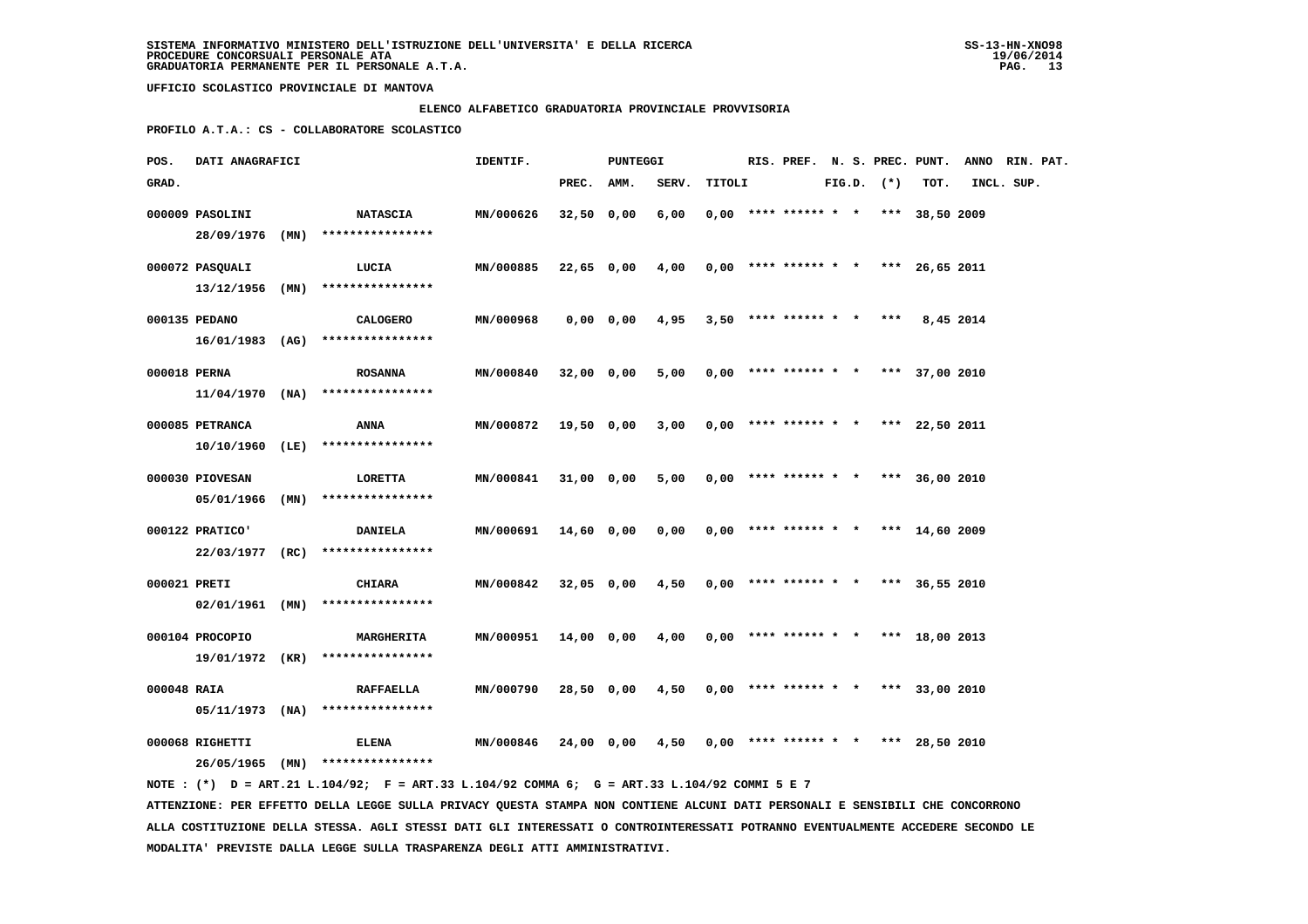### **ELENCO ALFABETICO GRADUATORIA PROVINCIALE PROVVISORIA**

 **PROFILO A.T.A.: CS - COLLABORATORE SCOLASTICO**

| POS.         | <b>DATI ANAGRAFICI</b> |  |                                                                                              | IDENTIF.<br>PUNTEGGI                                          |              |  |                                                             |        |  |  |  |  |                |                                       | RIS. PREF. N. S. PREC. PUNT. ANNO RIN. PAT. |  |  |
|--------------|------------------------|--|----------------------------------------------------------------------------------------------|---------------------------------------------------------------|--------------|--|-------------------------------------------------------------|--------|--|--|--|--|----------------|---------------------------------------|---------------------------------------------|--|--|
| GRAD.        |                        |  |                                                                                              |                                                               | PREC. AMM.   |  | SERV.                                                       | TITOLI |  |  |  |  | $FIG.D.$ $(*)$ | тот.                                  | INCL. SUP.                                  |  |  |
|              | 000032 RONCON          |  | <b>MAIDA</b>                                                                                 | MN/000679                                                     | $31,50$ 0,00 |  | 4,50                                                        |        |  |  |  |  |                | $0,00$ **** ****** * * *** 36,00 2009 |                                             |  |  |
|              |                        |  | 06/10/1953 (RO) ****************                                                             |                                                               |              |  |                                                             |        |  |  |  |  |                |                                       |                                             |  |  |
|              | 000115 RUOTOLO         |  | <b>FILOMENA</b>                                                                              | MN/000970                                                     |              |  | $0,00$ $0,00$ $13,50$ $2,00$ **** ****** * * *** 15,50 2014 |        |  |  |  |  |                |                                       |                                             |  |  |
|              |                        |  | 15/09/1971 (EE) ****************                                                             |                                                               |              |  |                                                             |        |  |  |  |  |                |                                       |                                             |  |  |
|              |                        |  |                                                                                              |                                                               |              |  |                                                             |        |  |  |  |  |                |                                       |                                             |  |  |
| 000055 RUSSO |                        |  | TERESA                                                                                       | MN/000845                                                     |              |  | 28,50 0,00 4,00                                             |        |  |  |  |  |                | $0,00$ **** ****** * * *** 32,50 2010 |                                             |  |  |
|              |                        |  | $11/06/1954$ (KR) ****************                                                           |                                                               |              |  |                                                             |        |  |  |  |  |                |                                       |                                             |  |  |
|              | 000120 SAMPOGNARO      |  | <b>STEFANIA</b>                                                                              | MN/000969                                                     |              |  | $0,00$ $0,00$ $13,00$ $2,00$ **** ****** * *** 15,00 2014   |        |  |  |  |  |                |                                       |                                             |  |  |
|              |                        |  | 26/10/1981 (SR) ****************                                                             |                                                               |              |  |                                                             |        |  |  |  |  |                |                                       |                                             |  |  |
|              | 000090 SANDRINI        |  | <b>GIANCARLO</b>                                                                             | $MN/000952$ 16,10 0,00 4,00 0,00 **** ****** * *** 20,10 2013 |              |  |                                                             |        |  |  |  |  |                |                                       |                                             |  |  |
|              |                        |  | $11/08/1958$ (MN) ****************                                                           |                                                               |              |  |                                                             |        |  |  |  |  |                |                                       |                                             |  |  |
|              |                        |  |                                                                                              |                                                               |              |  |                                                             |        |  |  |  |  |                |                                       |                                             |  |  |
|              | 000069 SANZONE         |  | <b>MARIA</b>                                                                                 | MN/000843                                                     | 24,05 0,00   |  | $4,00$ 0,00 **** ****** * * *** 28,05 2010                  |        |  |  |  |  |                |                                       |                                             |  |  |
|              |                        |  | 28/07/1961 (CS) ****************                                                             |                                                               |              |  |                                                             |        |  |  |  |  |                |                                       |                                             |  |  |
|              | 000084 SARTOR          |  | <b>FABRIZIO</b>                                                                              | MN/000664 22,90 0,00                                          |              |  | $0,00$ 0,00 **** ****** * * *** 22,90 2009                  |        |  |  |  |  |                |                                       |                                             |  |  |
|              |                        |  | 21/07/1962 (TO) ****************                                                             |                                                               |              |  |                                                             |        |  |  |  |  |                |                                       |                                             |  |  |
|              | 000049 SCARFONE        |  | <b>FILOMENA</b>                                                                              | <b>MN/000768</b>                                              | 28,50 0,00   |  | $4,50$ 0,00 **** ****** * * *** 33,00 2010                  |        |  |  |  |  |                |                                       |                                             |  |  |
|              |                        |  | 06/09/1966 (KR) ****************                                                             |                                                               |              |  |                                                             |        |  |  |  |  |                |                                       |                                             |  |  |
|              |                        |  |                                                                                              |                                                               |              |  |                                                             |        |  |  |  |  |                |                                       |                                             |  |  |
|              | 000031 SCHIATTI        |  | <b>OMBRETTA</b><br>$13/05/1957$ (MN) ****************                                        | MN/000794                                                     | 31,00 0,00   |  | 5,00                                                        |        |  |  |  |  |                | $0.00$ **** ****** * * *** 36,00 2010 |                                             |  |  |
|              |                        |  |                                                                                              |                                                               |              |  |                                                             |        |  |  |  |  |                |                                       |                                             |  |  |
|              | 000025 SCIANNA         |  | GIUSEPPINA                                                                                   | <b>MN/000873</b>                                              | 31,50 0,00   |  | 5,00                                                        |        |  |  |  |  |                | $0,00$ **** ****** * * *** 36,50 2011 |                                             |  |  |
|              |                        |  | 25/12/1978 (PA) ****************                                                             |                                                               |              |  |                                                             |        |  |  |  |  |                |                                       |                                             |  |  |
|              | 000024 SERRA CIANCI    |  | AMELIA SILVANA                                                                               | MN/000592 31,50 0,00                                          |              |  | $5,00$ 0,00 **** ****** * * *** 36,50 2008                  |        |  |  |  |  |                |                                       |                                             |  |  |
|              |                        |  | 07/07/1963 (FG) ****************                                                             |                                                               |              |  |                                                             |        |  |  |  |  |                |                                       |                                             |  |  |
|              |                        |  | NOTE : (*) D = ART.21 L.104/92; F = ART.33 L.104/92 COMMA 6; G = ART.33 L.104/92 COMMI 5 E 7 |                                                               |              |  |                                                             |        |  |  |  |  |                |                                       |                                             |  |  |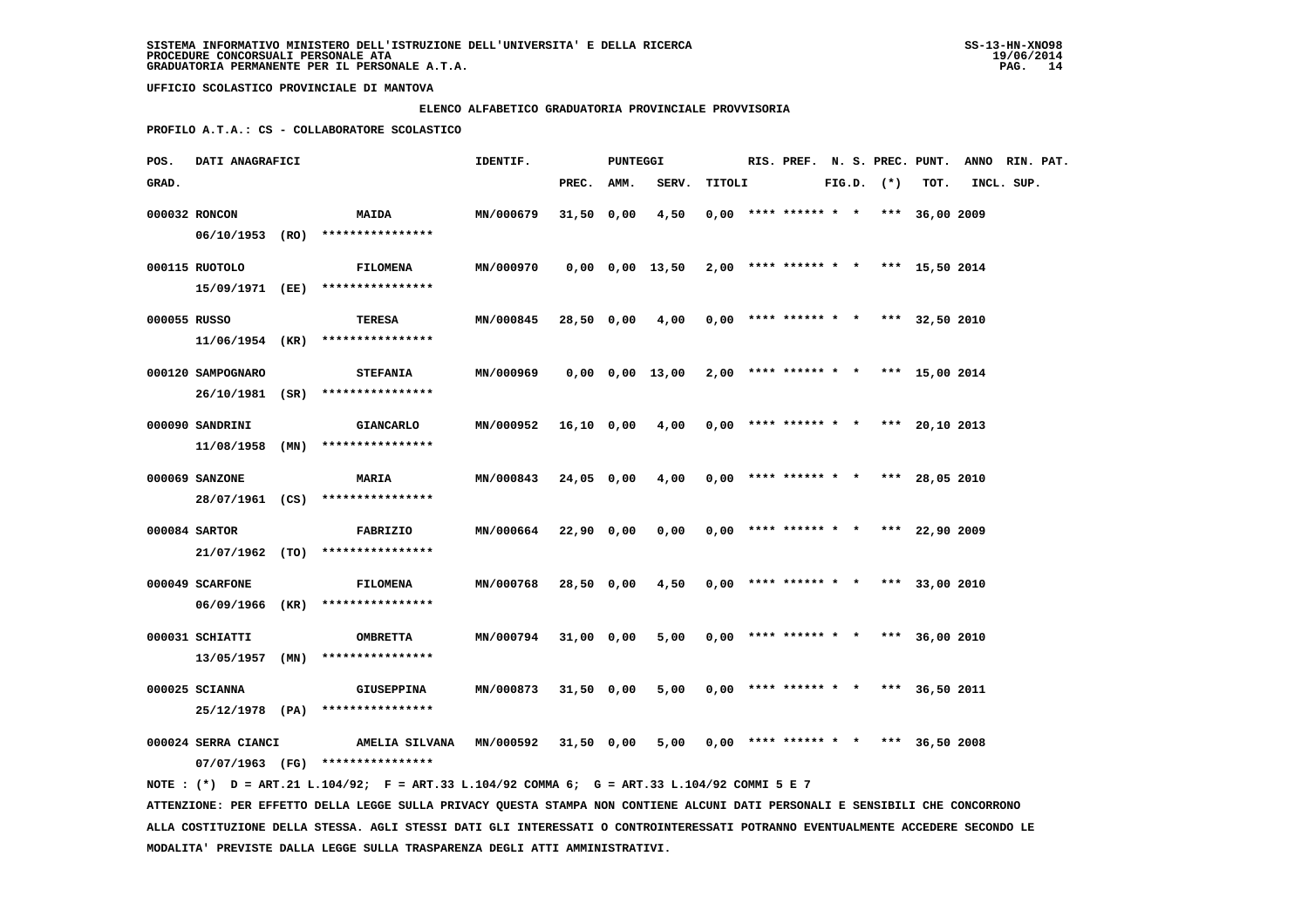### **ELENCO ALFABETICO GRADUATORIA PROVINCIALE PROVVISORIA**

 **PROFILO A.T.A.: CS - COLLABORATORE SCOLASTICO**

| POS.         | DATI ANAGRAFICI   |  |                                                                                             | IDENTIF.         | PUNTEGGI   |  |                                                             |        |                                            | RIS. PREF. N. S. PREC. PUNT. ANNO RIN. PAT. |  |                |      |            |  |
|--------------|-------------------|--|---------------------------------------------------------------------------------------------|------------------|------------|--|-------------------------------------------------------------|--------|--------------------------------------------|---------------------------------------------|--|----------------|------|------------|--|
| GRAD.        |                   |  |                                                                                             |                  | PREC. AMM. |  | SERV.                                                       | TITOLI |                                            |                                             |  | $FIG.D.$ $(*)$ | TOT. | INCL. SUP. |  |
| 000095 SIRNA |                   |  | <b>CONCETTA</b><br>28/01/1953 (SR) ****************                                         | MN/000295        | 19,55 0,00 |  | 0,00                                                        |        | $0,00$ **** ****** * * *** 19,55 2003      |                                             |  |                |      |            |  |
|              | 000054 SOMENZI    |  | <b>ANNA MARIA</b><br>09/01/1965 (CR) ****************                                       | MN/000847        | 28,00 0,00 |  | 4,50                                                        |        | $0,00$ **** ****** * * *** 32,50 2010      |                                             |  |                |      |            |  |
|              | 000010 SONCINI    |  | <b>RITA</b>                                                                                 | <b>MN/000771</b> | 32,50 0,00 |  | 6,00                                                        |        | $0,00$ **** ****** * * *** 38,50 2010      |                                             |  |                |      |            |  |
|              | 000041 SQUILLACI  |  | 24/10/1960 (MN) ****************<br>PIETRO ANTONIO                                          | <b>MN/000850</b> | 29,60 0,00 |  | 4,50                                                        |        | $0.00$ **** ****** * * *** 34.10 2010      |                                             |  |                |      |            |  |
|              | 000081 TAFFURELLI |  | 02/02/1983 (RC) ****************<br><b>MICHELA</b>                                          | MN/000851        | 20,55 0,00 |  |                                                             |        | $3,50$ 0,00 **** ****** * * *** 24,05 2010 |                                             |  |                |      |            |  |
|              | 000083 TARALLO    |  | 20/08/1967 (CR) ****************<br><b>MARIA STELLA</b>                                     | <b>MN/000916</b> | 18,50 0,00 |  | 5,00                                                        |        | $0.00$ **** ****** * * *** 23,50 2012      |                                             |  |                |      |            |  |
|              | 000057 TASINATO   |  | $21/01/1986$ (AG) *****************<br><b>MARIA ROSA</b>                                    | <b>MN/000793</b> | 27,50 0,00 |  | 4,50                                                        |        | $0,00$ **** ****** * * *** 32,00 2010      |                                             |  |                |      |            |  |
|              |                   |  | 23/08/1958 (MN) ****************                                                            |                  |            |  |                                                             |        |                                            |                                             |  |                |      |            |  |
|              | 000106 TOFFANIN   |  | <b>ELEONORA</b><br>$20/12/1967$ (MN) ****************                                       | MN/000953        | 14,50 0,00 |  | 3,00                                                        |        | $0,00$ **** ****** * * *** 17,50 2013      |                                             |  |                |      |            |  |
|              | 000117 TRAZZI     |  | <b>RITA</b><br>$13/12/1954$ (MN) *****************                                          | <b>MN/000879</b> | 15,50 0,00 |  | 0,00                                                        |        | $0,00$ **** ****** * * *** 15,50 2011      |                                             |  |                |      |            |  |
|              | 000109 TROMBETTA  |  | ANNA<br>17/08/1962 (PA) ****************                                                    | MN/000971        |            |  | $0,00$ $0,00$ $13,60$ $3,00$ **** ****** * * *** 16,60 2014 |        |                                            |                                             |  |                |      |            |  |
|              | 000039 VICENZONI  |  | PAOLA AURELIA<br>25/03/1966 (MN) ****************                                           | MN/000848        |            |  | 30,00 0,00 4,50                                             |        | $0,00$ **** ****** * * *** 34,50 2010      |                                             |  |                |      |            |  |
|              |                   |  | NOTE: (*) D = ART.21 L.104/92; F = ART.33 L.104/92 COMMA 6; G = ART.33 L.104/92 COMMI 5 E 7 |                  |            |  |                                                             |        |                                            |                                             |  |                |      |            |  |